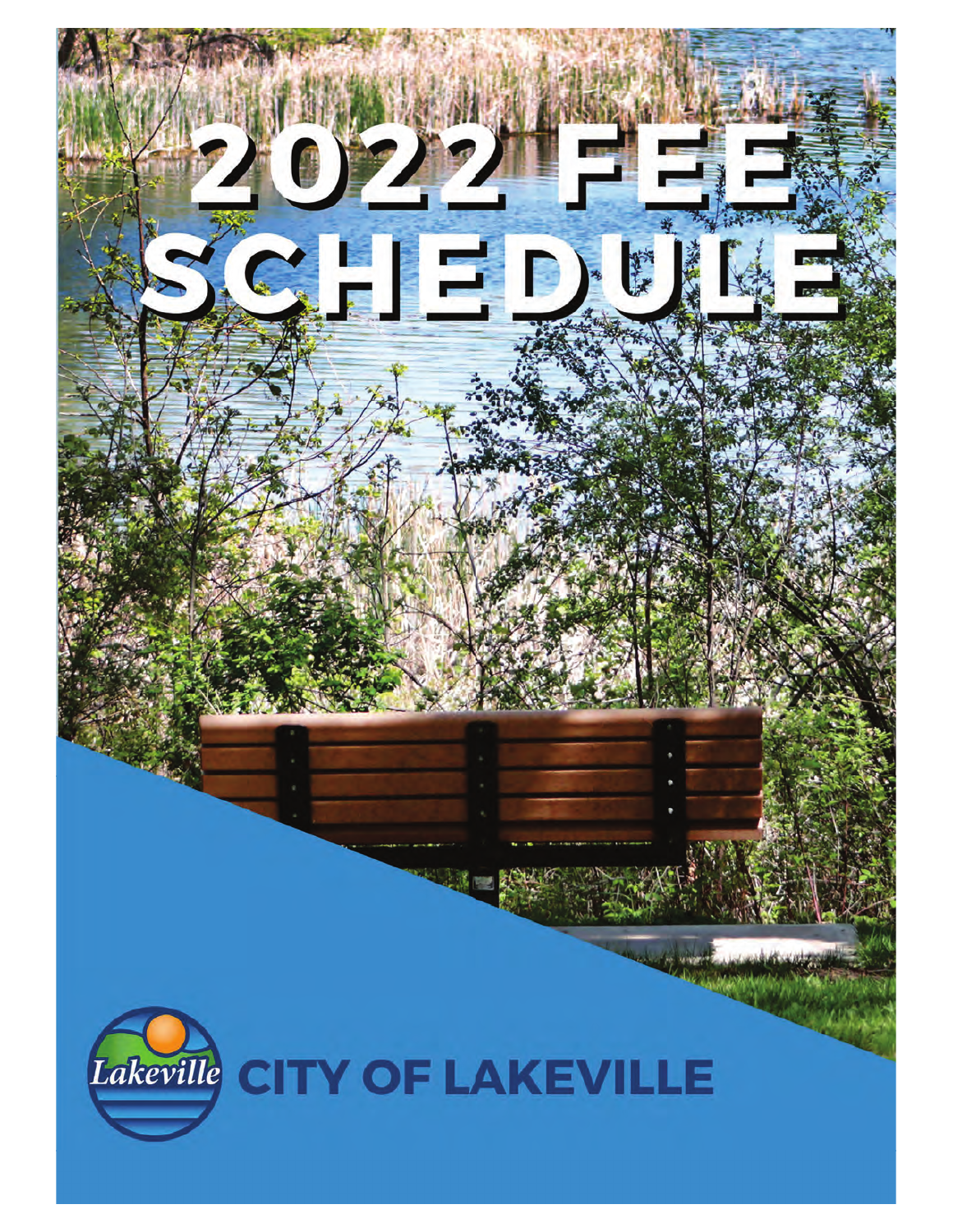# FEE SCHEDULE

#### **Table of Contents**

| <b>Section</b>                                                                           | Page         |
|------------------------------------------------------------------------------------------|--------------|
| <b>Connection Charges and Development Fees</b>                                           | $\mathbf{3}$ |
| Engineering (including GIS, Environmental Resources, Construction Services and Forestry) | $4 - 5$      |
| <b>General Government Services</b>                                                       | $6 - 7$      |
| Licenses                                                                                 | 8            |
| Parks & Recreation                                                                       | $9 - 10$     |
| Heritage Center                                                                          | $11 - 12$    |
| <b>Arts Center</b>                                                                       | $13 - 14$    |
| Permits                                                                                  | $15 - 18$    |
| Planning and Zoning                                                                      | 19-20        |
| <b>Public Safety Charges</b>                                                             | $21 - 22$    |
| Public Works                                                                             | 23-24        |
| <b>Utility Billing Fees</b>                                                              | $25 - 27$    |
| Lakeville Liquors Emporium Room                                                          | 28           |

Note: Sales taxes will be added to fees wherever applicable.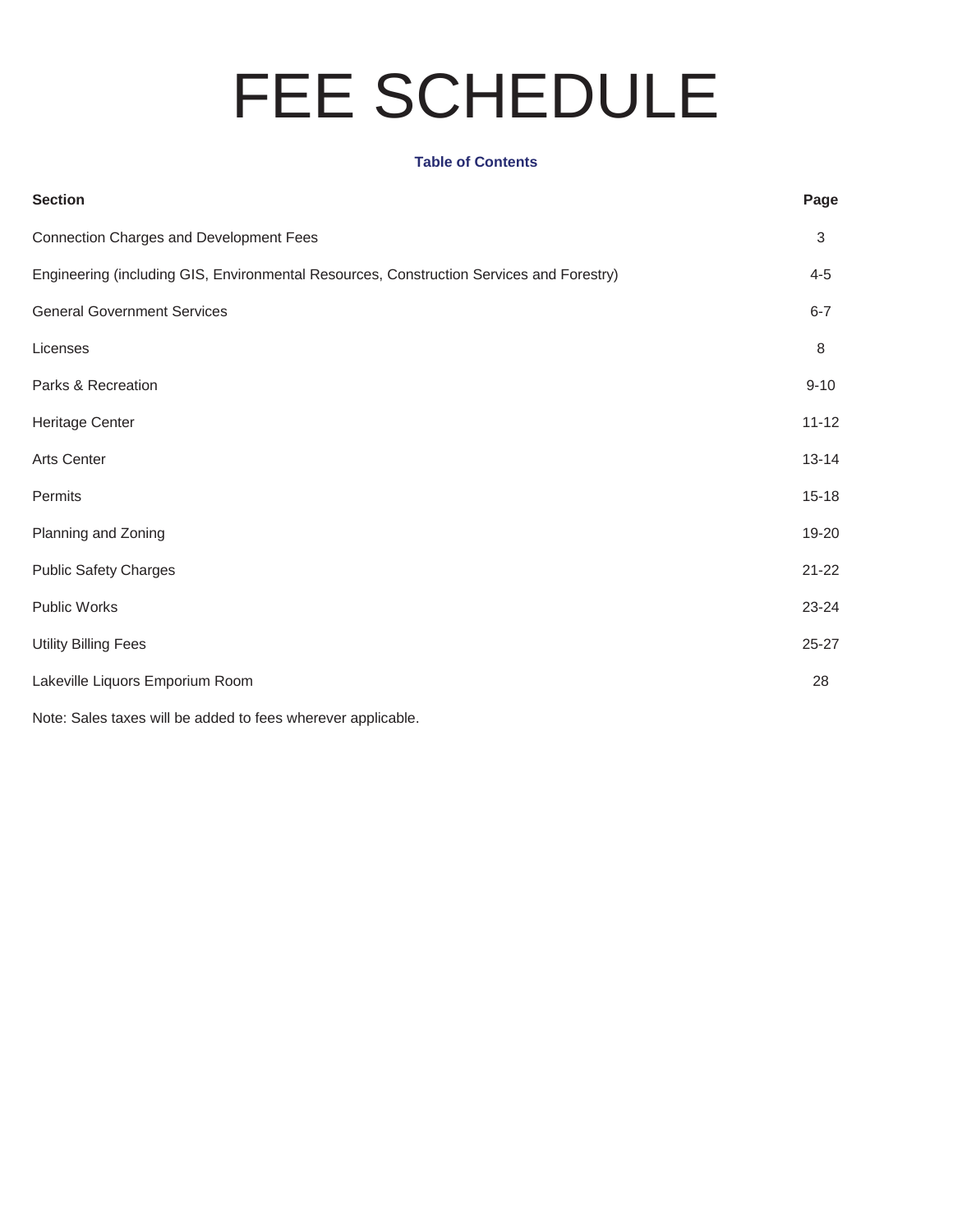# Connection Charges and Development Fees (Adopted by Ordinance)

| <b>ITEM/ACTIVITY</b>                                                                       | <b>2022 Fee</b>             |
|--------------------------------------------------------------------------------------------|-----------------------------|
| <b>Connection Charges and Development Fees</b>                                             |                             |
| (All adopted by ordinance with the exception of the MCES SAC unit charge)                  |                             |
| Storm Sewer Charge (stormwater management infrastructure)                                  |                             |
| Residential (Single-Family)                                                                | \$0.178/sq ft               |
| Residential (Multi-Family)                                                                 | \$0.198/sq ft               |
| Commercial and Industrial                                                                  | \$0.250/sq ft               |
| Crystal Lake Surcharge (Crystal Lake Watershed Only, stormwater management infrastructure) |                             |
| Residential (Single-Family)                                                                | \$0.0134/sq ft              |
| Residential (Multi-Family)                                                                 | \$0.0153/sq ft              |
| Commercial and Industrial                                                                  | \$0.0195/sq ft              |
| Lateral Watermain Charge (adjacent non-assessed existing watermain)                        |                             |
| Residential                                                                                | \$41.00 per front foot plus |
|                                                                                            | \$408 per service           |
| Non-Residential (12" Pipe or Larger)                                                       | \$48.00 per front foot plus |
|                                                                                            | \$408 per service           |
| Lateral Sanitary Sewer Charge (adjacent non-assessed existing sanitary sewer)              |                             |
| Residential and Non-Residential                                                            | \$41.50 per front foot plus |
|                                                                                            | \$418 per service           |
| Watermain Unit Charge (paid with building permit, water infrastructure)                    |                             |
| Residential (Low-Density, Medium-Density)                                                  | \$4,100 per unit            |
| Residential (High Density), Commercial and Industrial                                      | \$2,050 per unit            |
| <b>Park Dedication Fee</b>                                                                 |                             |
| Residential (High-Density)                                                                 | \$2,593 per dwelling unit   |
| Residential (Medium-Density)                                                               | \$3,382 per dwelling unit   |
| Residential (Low-Density)                                                                  | \$4,971 per dwelling unit   |
| Commercial                                                                                 | \$8,078 per acre            |
| Industrial                                                                                 | \$4,786 per acre            |
| <b>Sanitary Sewer Fees</b>                                                                 |                             |
| Sanitary Sewer Availability Charge                                                         | \$327.00 per unit           |
| Sanitary Sewer Connection Charge (paid with building permit-sanitary sewer infrastructure) | \$825.00 per unit           |
| M.C.E.S. Sac Unit (Established by MCES) (paid with building permit)                        | \$2,485 per unit            |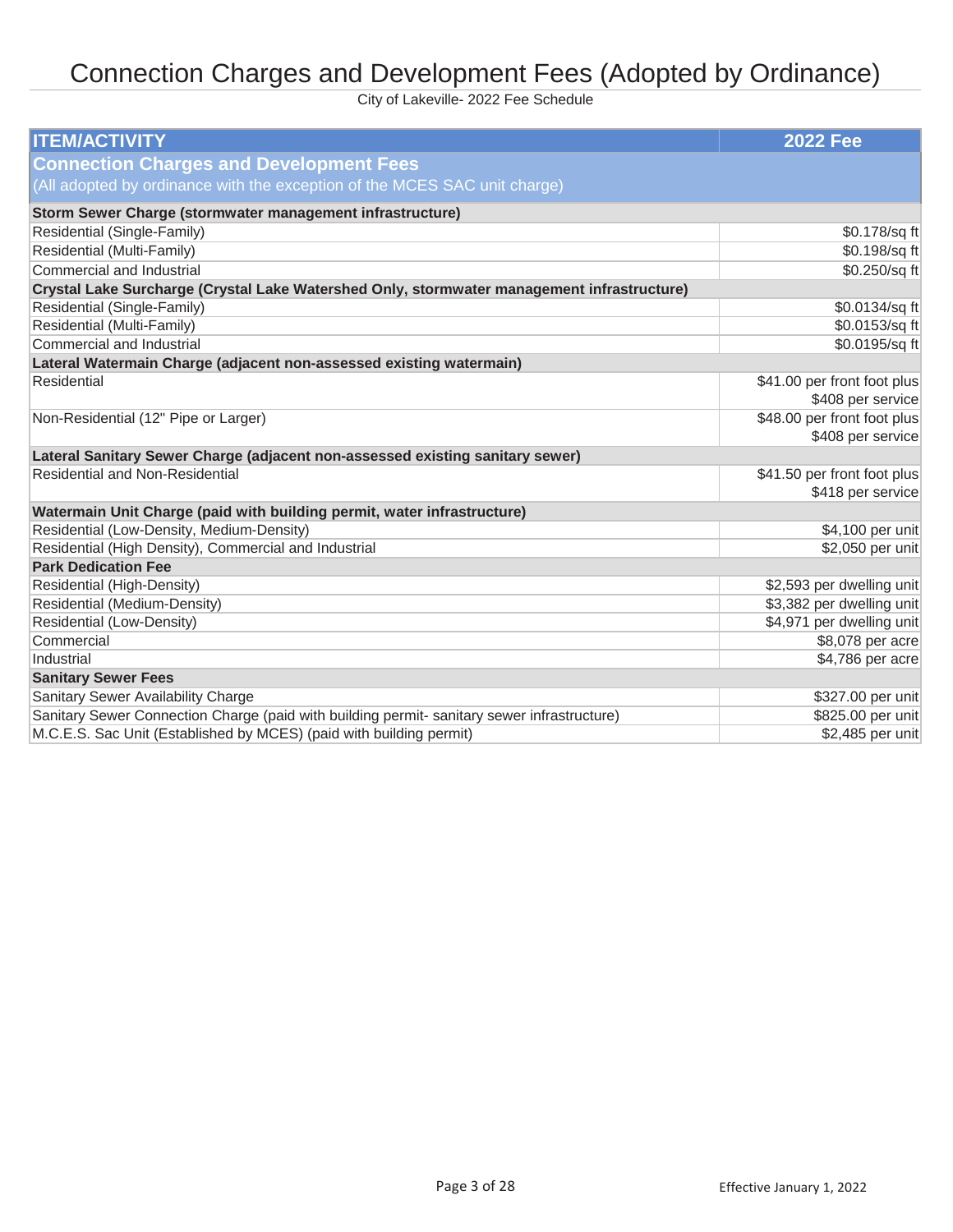# Engineering Charges (Adopted by Ordinance)

#### Includes GIS, Environmental Resources, Construction Services and Forestry

| <b>ITEM/ACTIVITY</b>                                                                                                                                                                                                                                                                                           | <b>2022 Fee</b>                                                                                                  |
|----------------------------------------------------------------------------------------------------------------------------------------------------------------------------------------------------------------------------------------------------------------------------------------------------------------|------------------------------------------------------------------------------------------------------------------|
| <b>Engineering Charges</b>                                                                                                                                                                                                                                                                                     |                                                                                                                  |
| <b>Planning and Community &amp; Economic Development Applications</b>                                                                                                                                                                                                                                          |                                                                                                                  |
| Planning applications (non-plat) reviewed for engineering conformance to Subdivision and Zoning<br>Ordinance requirements. Services performed by City Personnel will be hourly and applied to the<br>application escrow.                                                                                       | Hourly fee for staff time                                                                                        |
| <b>Preliminary Plat</b>                                                                                                                                                                                                                                                                                        | \$150.00/acre<br>\$500.00 minimum/\$3,200.00<br>maximum                                                          |
| <b>Final Plat</b>                                                                                                                                                                                                                                                                                              | \$150.00/acre<br>\$500.00 maximum                                                                                |
| <b>Construction and Asbuilt Construction Plan Review</b>                                                                                                                                                                                                                                                       |                                                                                                                  |
| 'Plans reviewed for engineering conformance to Construction Standard Specifications. Services<br>performed by City Personnel will be hourly and applied to the application escrow.                                                                                                                             | Hourly fee for staff time                                                                                        |
| <b>Wetland Conservation Act Administration</b>                                                                                                                                                                                                                                                                 |                                                                                                                  |
| Applications reviewed for conformance in administering the Wetland Conservation Act. Services<br>performed by City Personnel will be hourly, in addition to the minimum fee, if a higher than average<br>amount of time is spent on the services.                                                              | See below for fees                                                                                               |
| In addition to the below fees, an escrow will be required to fund special studies such as environmental<br>assessment worksheets, transportation, drainage, noise impacts, indirect source permits, etc. The amount<br>of escrow will be based on the site, complexity, diversity and location of the project. |                                                                                                                  |
| <b>Wetland Delineation</b>                                                                                                                                                                                                                                                                                     | \$325.00 Minimum fee plus<br>any incremental hourly staff<br>fee                                                 |
| <b>Wetland Application</b>                                                                                                                                                                                                                                                                                     | \$250.00 Minimum fee plus<br>any incremental hourly staff<br>fee                                                 |
| Wetland Appeal of Notice of Decision                                                                                                                                                                                                                                                                           | \$300.00 Minimum fee plus<br>any incremental hourly staff<br>fee                                                 |
| <b>General Engineering charges</b>                                                                                                                                                                                                                                                                             |                                                                                                                  |
| <b>Developer Installed Public Improvements</b>                                                                                                                                                                                                                                                                 |                                                                                                                  |
| Engineering Administration (*assumes normal construction conditions and project scheduling). Includes<br>public infrastructure and grading of public stormwater management requirements.                                                                                                                       | 3.0% of project construction<br>cost* or 3.25% if security in<br>the form of a cash<br>disbursement agreement.   |
| Construction Observation/Inspection. Includes public infrastructure, grading/erosion control, final<br>acceptance and warranty. Services performed by City's consultants will be based on consultant's hourly<br>fee.                                                                                          | Services performed by City<br>personnel will be hourly and<br>billed at 2.5 times actual<br>payroll hourly rate. |
| MS4 Administration Fee                                                                                                                                                                                                                                                                                         | 2.0% of project grading cost                                                                                     |
| Property Data and Asset/Infrastructure Management Fee (GIS Fee). Preparation of addressing, property<br>data, record construction drawings and city base map updating.                                                                                                                                         | \$90.00 parcel/lot                                                                                               |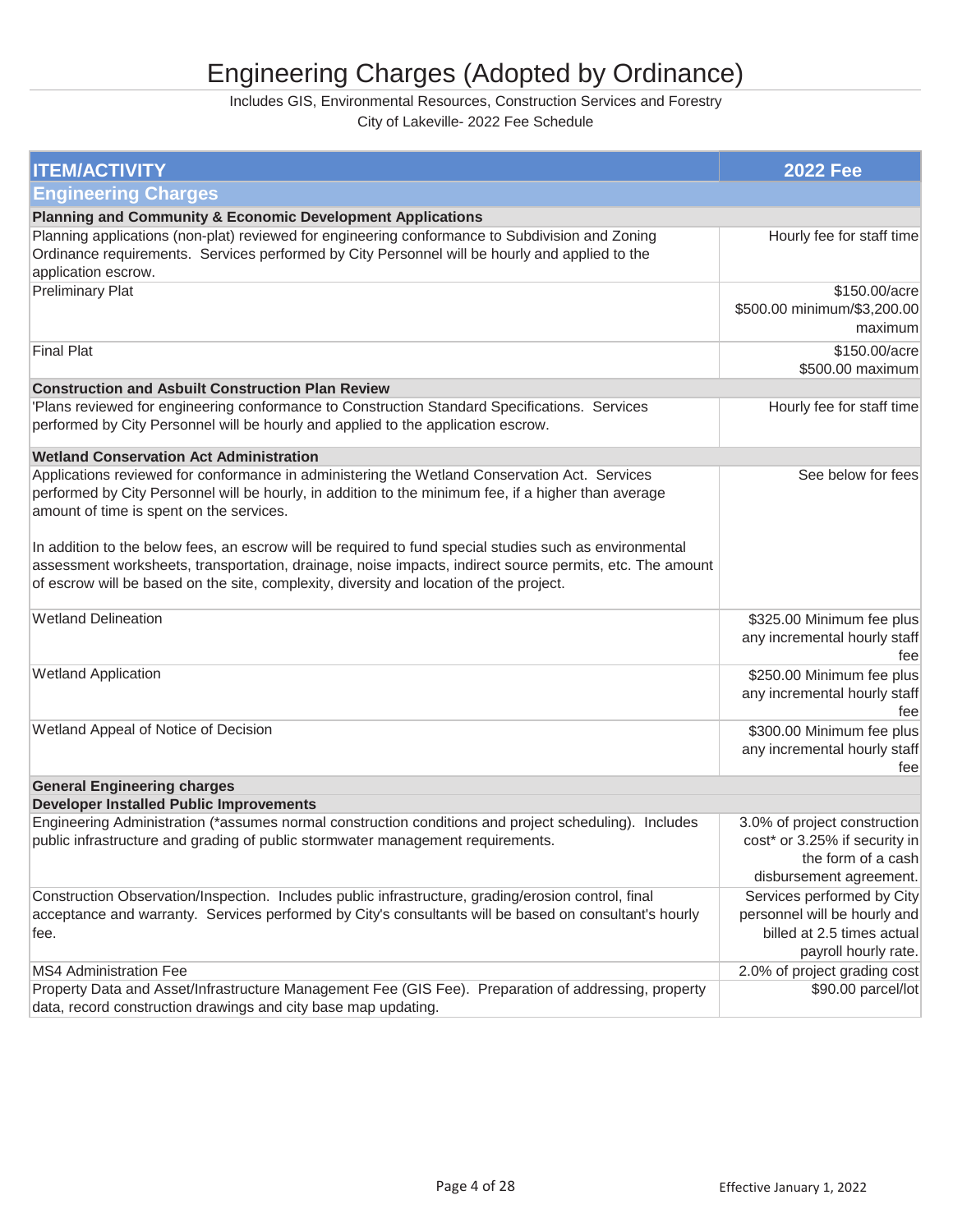# Engineering Charges (continued)

| <b>ITEM/ACTIVITY</b>                                                                                                                                                                                                                                                                                                                                                                                           | <b>2022 Fee</b>                                                                                                                                                                               |
|----------------------------------------------------------------------------------------------------------------------------------------------------------------------------------------------------------------------------------------------------------------------------------------------------------------------------------------------------------------------------------------------------------------|-----------------------------------------------------------------------------------------------------------------------------------------------------------------------------------------------|
| <b>Engineering Charges (continued)</b>                                                                                                                                                                                                                                                                                                                                                                         |                                                                                                                                                                                               |
| <b>City Installed Public Improvements (non-development)</b>                                                                                                                                                                                                                                                                                                                                                    |                                                                                                                                                                                               |
| <b>Engineering Administration</b>                                                                                                                                                                                                                                                                                                                                                                              | 2.0%-3.0% of project                                                                                                                                                                          |
|                                                                                                                                                                                                                                                                                                                                                                                                                | construction cost                                                                                                                                                                             |
| Feasibility report- Services performed by City's consultants will be based on consultant's hourly fee.                                                                                                                                                                                                                                                                                                         | Services performed by<br>consultants will be based on<br>consultant's hourly rate.<br>Services performed by City<br>personnel will be hourly and<br>billed at 2.5 times staff hourly<br>rate. |
| Design- Services performed by City's consultants will be based on consultant's hourly fee.                                                                                                                                                                                                                                                                                                                     | Services performed by<br>consultants will be based on<br>consultant's hourly rate.<br>Services performed by City<br>personnel will be hourly and<br>billed at 2.5 times staff hourly<br>rate. |
| Construction Observation/Inspection- Services performed by City's consultants will be based on<br>consultant's hourly fee.                                                                                                                                                                                                                                                                                     | Services performed by<br>consultants will be based on<br>consultant's hourly rate.<br>Services performed by City<br>personnel will be hourly and<br>billed at 2.5 times staff hourly<br>rate. |
| <b>Publications</b><br>*See General Government Services section for map fees and copy costs.                                                                                                                                                                                                                                                                                                                   |                                                                                                                                                                                               |
| Comprehensive Plans and Studies.                                                                                                                                                                                                                                                                                                                                                                               | Available on City website.                                                                                                                                                                    |
| <b>Engineering and Construction Services Staff Services</b><br>(Hourly fees are associated with staff time on City/County capital improvement projects, City and Developer-Installed Public Improvement<br>Projects and planning applications (preliminary and final plat engineering review excluded). Fees may be billed based on the titles below<br>or any changes to the position titles during the year. |                                                                                                                                                                                               |
| <b>City Engineer</b>                                                                                                                                                                                                                                                                                                                                                                                           | \$179.00                                                                                                                                                                                      |
| <b>Assistant City Engineer</b>                                                                                                                                                                                                                                                                                                                                                                                 | \$160.00                                                                                                                                                                                      |
| Senior Project Engineer                                                                                                                                                                                                                                                                                                                                                                                        | \$151.00                                                                                                                                                                                      |
| Project Engineer                                                                                                                                                                                                                                                                                                                                                                                               | \$134.00                                                                                                                                                                                      |
| Civil Engineer                                                                                                                                                                                                                                                                                                                                                                                                 | \$113.00                                                                                                                                                                                      |
| <b>Graduate Engineer</b>                                                                                                                                                                                                                                                                                                                                                                                       | \$100.00                                                                                                                                                                                      |
| <b>GIS Manager</b>                                                                                                                                                                                                                                                                                                                                                                                             | \$127.00                                                                                                                                                                                      |
| <b>GIS Analyst</b>                                                                                                                                                                                                                                                                                                                                                                                             | \$100.00                                                                                                                                                                                      |
| <b>Environmental Resources Manager</b>                                                                                                                                                                                                                                                                                                                                                                         | \$134.00                                                                                                                                                                                      |
| <b>Environmental Resources Specialist</b>                                                                                                                                                                                                                                                                                                                                                                      | \$106.00                                                                                                                                                                                      |
| <b>Environmental Resources Technician</b>                                                                                                                                                                                                                                                                                                                                                                      | \$95.00                                                                                                                                                                                       |
| <b>City Forester</b><br>Forester Technician                                                                                                                                                                                                                                                                                                                                                                    | \$127.00                                                                                                                                                                                      |
| <b>Administrative Assistant</b>                                                                                                                                                                                                                                                                                                                                                                                | \$84.00                                                                                                                                                                                       |
| <b>Public Works Coordinator</b>                                                                                                                                                                                                                                                                                                                                                                                | \$84.00<br>\$160.00                                                                                                                                                                           |
| <b>Construction Services Superintendent</b>                                                                                                                                                                                                                                                                                                                                                                    | \$151.00                                                                                                                                                                                      |
| Senior Construction Representative                                                                                                                                                                                                                                                                                                                                                                             | \$113.00                                                                                                                                                                                      |
| <b>Construction Representative</b>                                                                                                                                                                                                                                                                                                                                                                             | \$100.00                                                                                                                                                                                      |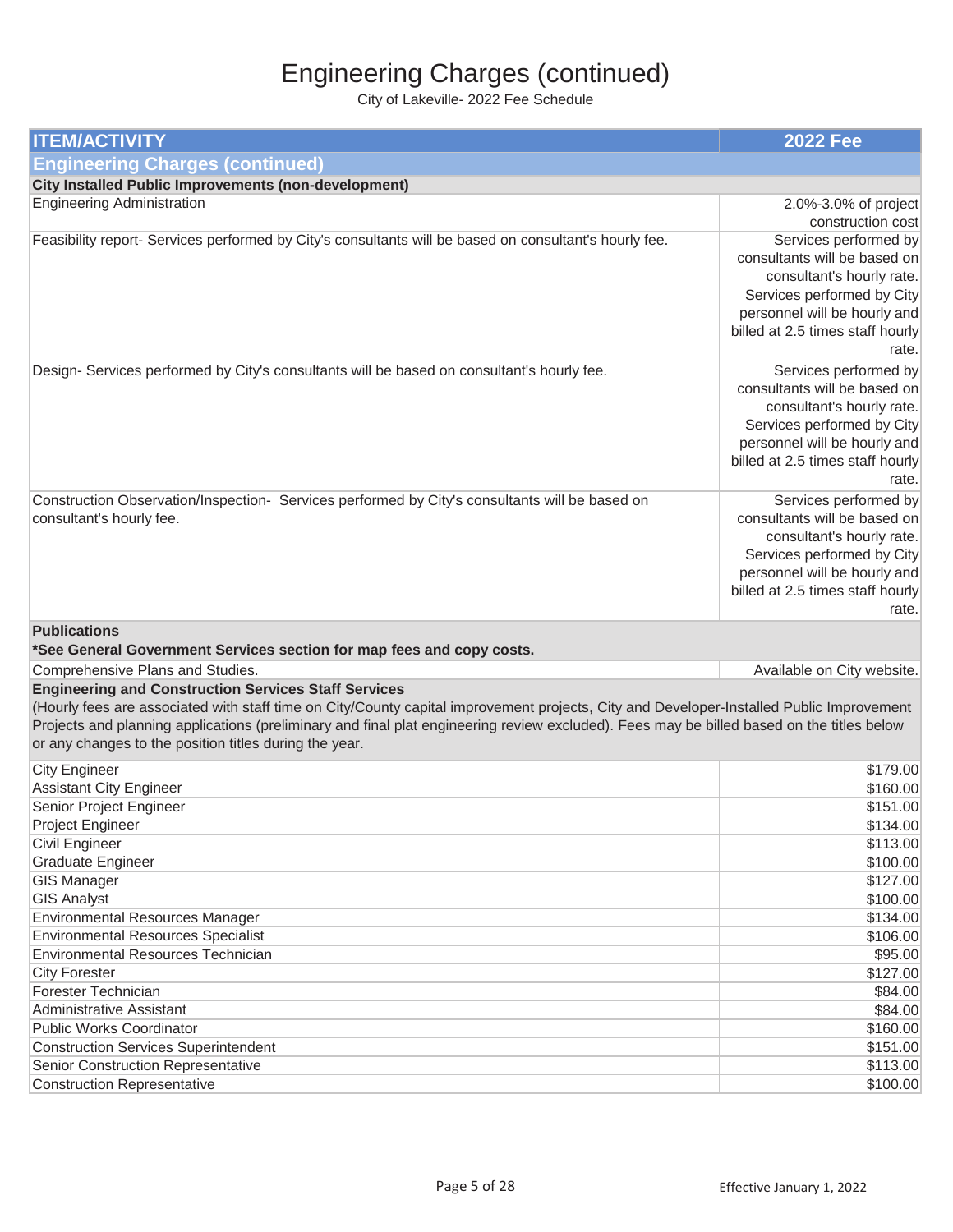# General Government Services

| <b>ITEM/ACTIVITY</b>                                                                                          | <b>2022 Fee</b>                   |
|---------------------------------------------------------------------------------------------------------------|-----------------------------------|
| <b>General Government services</b>                                                                            |                                   |
| Antenna tower rental                                                                                          |                                   |
| Tenant's Leasing Space Rates (lease agreements are negotiated pursuant to rates, but subject to               |                                   |
| circumstances, technology, available space, etc).                                                             | Negotiated                        |
| Cellular equipment modification process on city monopoles and water towers                                    |                                   |
| <b>Plan Submittal:</b>                                                                                        |                                   |
| Cellular companies or their representatives must submit detailed plans and specifications outlining the       |                                   |
| proposed modifications. The information must be submitted to the City of Lakeville Administration             |                                   |
| Department.                                                                                                   |                                   |
| <b>Plan Review:</b>                                                                                           |                                   |
| Upon receipt of the information the City will:                                                                |                                   |
| 1) Determine if a structural analysis of the monopole or water tower needs to be completed. If so, the        | Determined by Engineering         |
| plans will be sent to the City's consultant to obtain cost estimates for a structural analysis and for        | Firm                              |
| performing the plan review and inspection services                                                            |                                   |
| 2) The estimates will be provided to cellular company representatives and an escrow to cover the costs of     | Determined by Engineering         |
| the consulting services must be submitted to the City prior to the consultant commencing the work.            | Firm                              |
|                                                                                                               |                                   |
| 3) The City will also determine if:                                                                           |                                   |
| Amendments are required to the site lease agreement                                                           | Determined by Engineering<br>Firm |
| Any Planning Department permits or approvals are required (Planning actions typically not required unless     |                                   |
| it exceeds approved antenna height)                                                                           |                                   |
| <b>Review Fees:</b>                                                                                           |                                   |
| The cellular company or its representatives must provide payment in advance for the following:                |                                   |
| Consultant services as listed above                                                                           | Cost                              |
| City administration fee                                                                                       | \$1,000.00                        |
| Attorney fee (only if a lease amendment is required)                                                          | \$500.00                          |
| <b>Authorization to Proceed:</b>                                                                              |                                   |
| The City will issue an authorization to proceed to the cellular company or its representatives:               |                                   |
| After receipt of approved plans and structural analysis                                                       |                                   |
| After approval of a lease amendment (if required)                                                             |                                   |
| NOTE: authorization to proceed is valid for 120 days or until the next carrier requests modification which    |                                   |
| may affect the results of the structural analysis - whichever is later. The process insures that all carriers |                                   |
| are provided a reasonable amount of time to make modifications without undue or unreasonable                  |                                   |
| withholding of consent by City as a result of another carriers work schedule.                                 |                                   |
| <b>Preconstruction Meeting:</b>                                                                               |                                   |
| A preconstruction meeting must be coordinated by the cellular company or its representatives with the         |                                   |
| Utilities Superintendent, the City's consultant, and the cellular company's contractors and sub-contractors.  |                                   |
| <b>Building Permit:</b>                                                                                       |                                   |
| A separate building permit may also be required from the City in addition to the authorization to proceed.    |                                   |
| Building/electrical permit requirements can be obtained from the Inspections Department at 952-985-4440       |                                   |
| <b>Small Wireless Facilities Application fees:</b>                                                            |                                   |
| Small Wireless Facility Application fees                                                                      | \$1,000 per unit                  |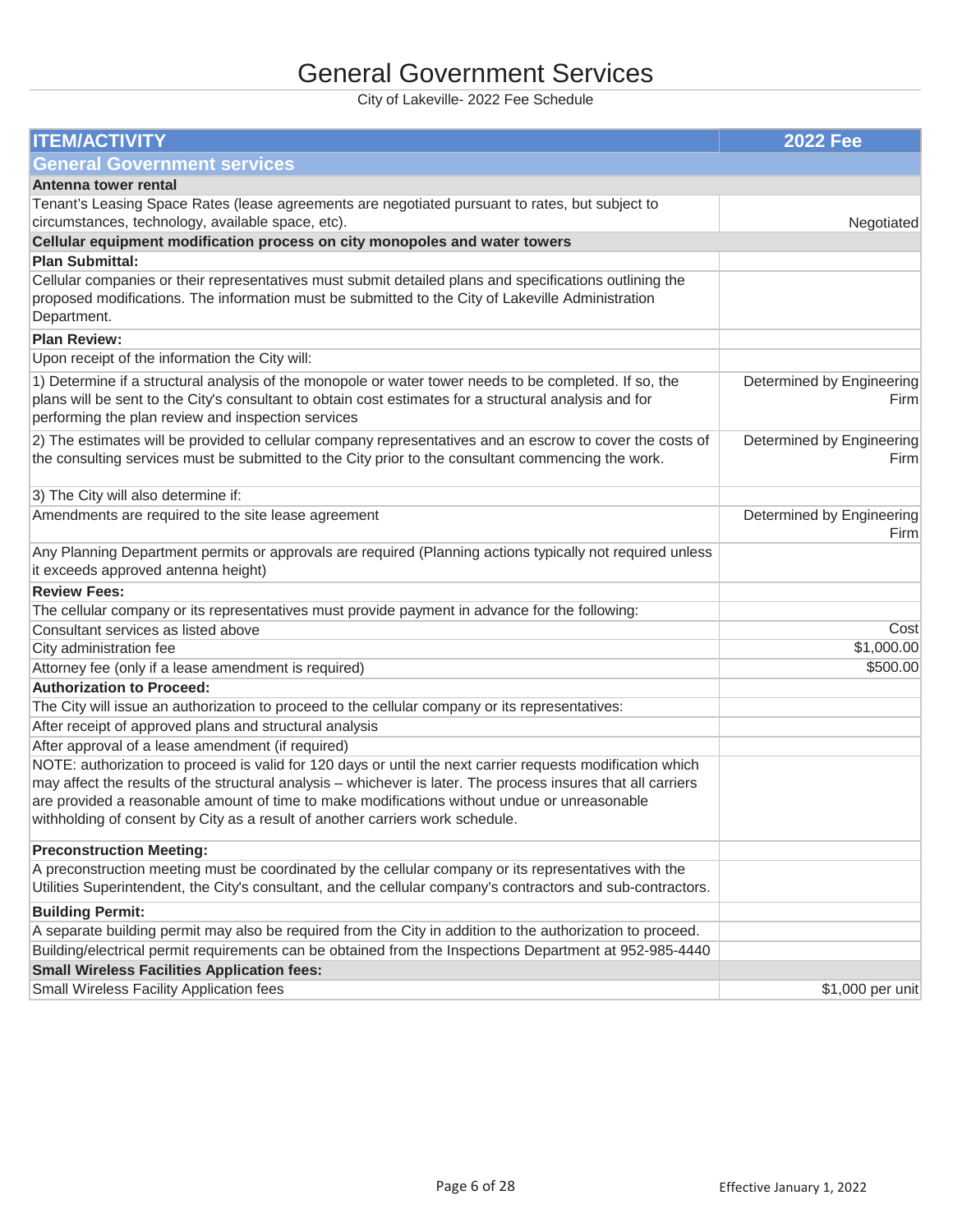| <b>ITEM/ACTIVITY</b>                                                                                                     | <b>2022 Fee</b>                 |
|--------------------------------------------------------------------------------------------------------------------------|---------------------------------|
| <b>General Government services (continued)</b>                                                                           |                                 |
| <b>Room Rental</b>                                                                                                       |                                 |
| Water Treatment Facility Meeting Room                                                                                    |                                 |
| • Room capacity: approximately 50-75 people                                                                              |                                 |
| • Available tables/chairs: 18 2'x6' tables, 60 chairs                                                                    |                                 |
| • \$200 Damage deposit required. See Water Treatment Facility Meeting Room use policies for additional                   |                                 |
| details.                                                                                                                 |                                 |
| Non-profit organizations, Lakeville Residents and Lakeville Businesses                                                   | \$25/hour                       |
| Non-Lakeville Residents and Businesses                                                                                   | \$35/hour                       |
| Copies (Provided in electronic format when possible)                                                                     |                                 |
| Electronic                                                                                                               | No Charge                       |
| CDs/DVDs                                                                                                                 | No Charge                       |
| Less than 40 pages (black & white letter or legal size)                                                                  | No Charge                       |
| 40 to 100 pages of black & white, letter or legal size for Members of the Public                                         | 25¢ one-sided, 50¢ two-sided    |
| Color copies- letter or legal size (single-sided)                                                                        | \$1.00 per page                 |
| Black & White 11x17 or larger                                                                                            | * Map Fees apply (see below)    |
|                                                                                                                          |                                 |
| Data Subjects (40 pages or more)                                                                                         | Actual cost of making copies    |
|                                                                                                                          |                                 |
| Most other types of copies (costs do not include employee time separating public from not public data)                   | Actual time and material cost   |
|                                                                                                                          | of searching for and retrieving |
|                                                                                                                          | data and making copies or       |
|                                                                                                                          | electronically transmitting the |
|                                                                                                                          | data.                           |
| *Map Fees:                                                                                                               |                                 |
| Maps and Exhibits - 11 x 17 and 18 x 24                                                                                  | \$7.00/page                     |
| Maps and Exhibits - 22 x 34, 24 x 36 and 36 x 48                                                                         | \$14.00/page                    |
| Other general government fees                                                                                            |                                 |
| Faxing                                                                                                                   | No charge                       |
| Notary                                                                                                                   | No charge                       |
| Recycling of appliances for residents (on Household Hazardous Drop-off Day only)                                         | \$25.00/ea.                     |
| Recycling of box springs and mattresses for residents (on Household Hazardous Drop-off Day only)                         |                                 |
|                                                                                                                          | \$30/unit                       |
| Recycling of computer monitors, televisions, and microwaves for residents (on Household Hazardous Drop-<br>off Day only) |                                 |
|                                                                                                                          | \$10/unit<br>\$30.00            |
| Returned payments (Checks, ACH, Credit Cards, Other)<br>Stop Payment request Fee                                         | \$10.00                         |
| Utility Customer List (electronic format)                                                                                | No Charge                       |
| Credit card fees (to be charged on credit card payments for building permits, special assessments, and                   | 3.00% of charge amount- for     |
| miscellaneous billings).                                                                                                 | amounts greater than or equal   |
|                                                                                                                          | to \$100; or 3.00% plus \$.50   |
|                                                                                                                          | for amounts less than \$100.    |
|                                                                                                                          |                                 |
| <b>Finance Charges</b>                                                                                                   | Computed at 1.5% per month      |
|                                                                                                                          | (18.0% annual) on account       |
|                                                                                                                          | balances unpaid after the date  |
|                                                                                                                          | due                             |
| City Code Violations - Special Assessment Fee                                                                            | \$35.00/lot plus 18% interest   |
|                                                                                                                          | per year                        |
| Delinquent false alarm charges- Special Assessment Fee                                                                   | \$35.00/property plus 18%       |
|                                                                                                                          | interest per year               |
| Community Map/Brochure (single copy)                                                                                     | No Charge                       |
| Convenience Fees - on-line credit card payments for inspections fees                                                     | \$2.50 / transaction            |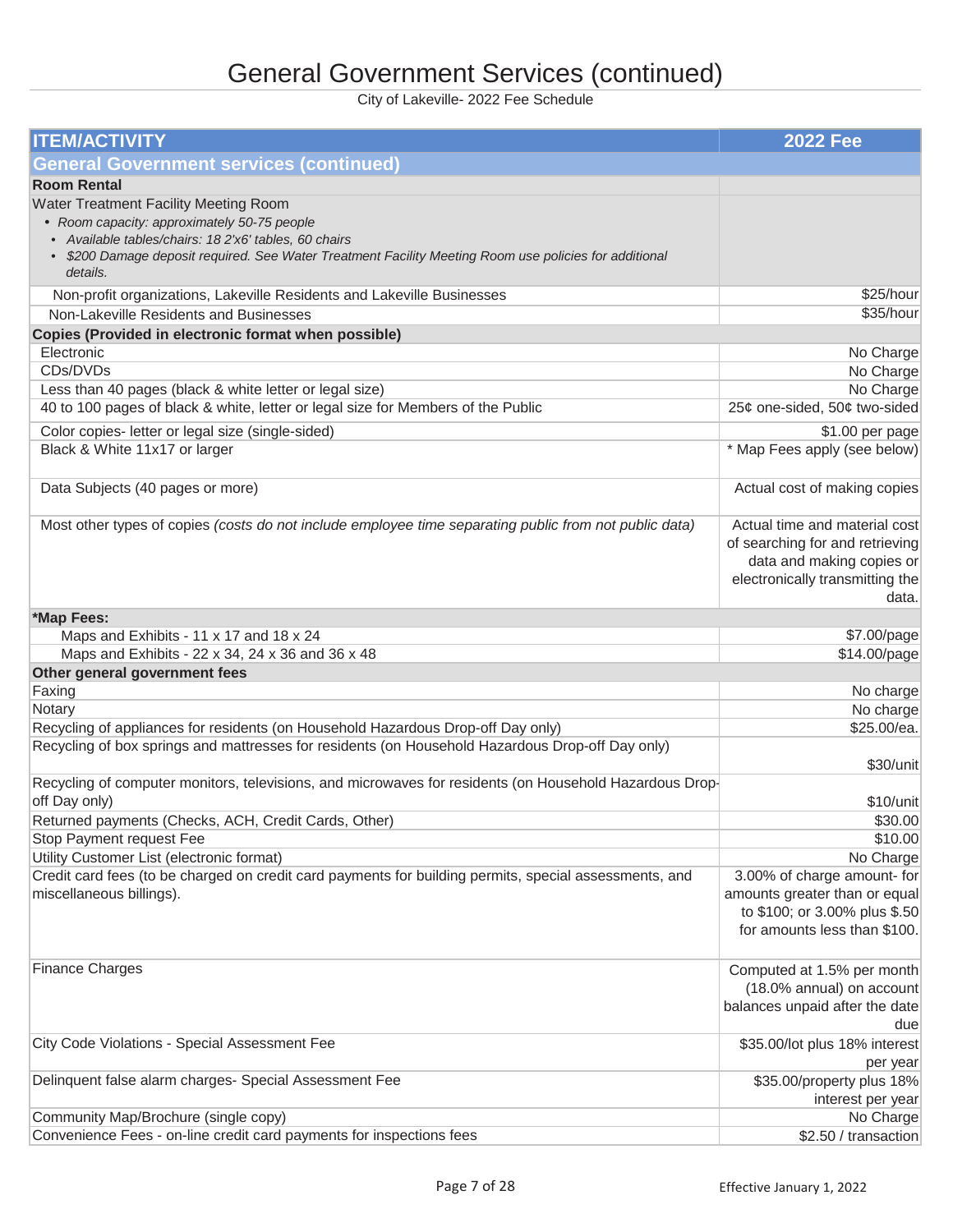## Licenses

| <b>ITEM/ACTIVITY</b>                                                                                                      | <b>2022 Fee</b> |
|---------------------------------------------------------------------------------------------------------------------------|-----------------|
| <b>Licenses</b>                                                                                                           |                 |
| Alcoholic Beverages (ord. 3-1)                                                                                            |                 |
| Multiple licenses for a cocktail room, a brewpub and taproom: A single fee equal to the highest fee for a license issued. |                 |
| On sale: annual sales of \$375,000 or less of alcoholic beverages                                                         | \$6,250.00      |
| On sale: annual sales of more than \$375,000 of alcoholic beverages                                                       | \$7,000.00      |
| Sunday liquor                                                                                                             | \$200.00        |
| On sale 3.2 malt liquor                                                                                                   | \$300.00        |
| Off sale 3.2 malt liquor                                                                                                  | \$300.00        |
| Temporary 3.2 malt liquor                                                                                                 | \$50.00         |
| <b>Temporary Liquor</b>                                                                                                   | \$50.00         |
| Wine                                                                                                                      | \$800.00        |
| Cocktail room                                                                                                             | \$300.00        |
| <b>Brewpub</b>                                                                                                            | \$300.00        |
| Taproom                                                                                                                   | \$300.00        |
| Special club:                                                                                                             |                 |
| For a club with under 200 members                                                                                         | \$300.00        |
| For a club with between 201 and 500 members                                                                               | \$500.00        |
| For a club with between 501 and 1,000 members                                                                             | \$650.00        |
| For a club with between 1,001 and 2,000 members                                                                           | \$800.00        |
| For a club with between 2,001 and 4,000 members                                                                           | \$1,000.00      |
| For a club with between 4,001 and 6,000 members                                                                           | \$2,000.00      |
| For a club with over 6,000 members                                                                                        | \$3,000.00      |
| Investigation fees:                                                                                                       |                 |
| Investigation Fee for Intoxicating Liquor, wine, 3.2 malt liquor, Special Club, Consumption and Display,                  | \$700.00        |
| Cocktail Room and Brewpub, Taproom Licenses.                                                                              |                 |
| <b>LIQUOR MEMBERSHIPS</b>                                                                                                 |                 |
| Wine Club Membership                                                                                                      | \$25.00         |
| <b>Brew Club Membership</b>                                                                                               | \$25.00         |
| Premier Club Membership                                                                                                   | \$45.00         |
| <b>Dynamic Display Sign (Adopted by Ordinance)</b>                                                                        |                 |
| 1. Application fee                                                                                                        | \$100.00        |
| 2. Annual renewal fee                                                                                                     | \$50.00         |
| <b>Solid Waste/Recyclable Material Collection</b>                                                                         |                 |
| 1. Class A                                                                                                                | \$425.00        |
| 2. Class B                                                                                                                | \$425.00        |
| <b>Other license fees</b>                                                                                                 |                 |
| Mobile food truck units                                                                                                   | \$50.00/year    |
| Massage Therapist                                                                                                         | \$50.00         |
| Massage Therapy Center                                                                                                    | \$150.00        |
| Parades and outdoor entertainment                                                                                         | \$25.00         |
| Pawn Brokers and Precious Metal Dealers                                                                                   | \$8,000.00      |
| <b>Sexually Oriented Business</b>                                                                                         | \$300.00        |
| Peddlers and transient merchants                                                                                          | \$50.00 annual  |
| Fireworks- in-store sales                                                                                                 | 100.00 annual   |
| Fireworks-temporary facility sales                                                                                        | \$350.00 annual |
| <b>Tobacco Licenses</b>                                                                                                   | \$300.00        |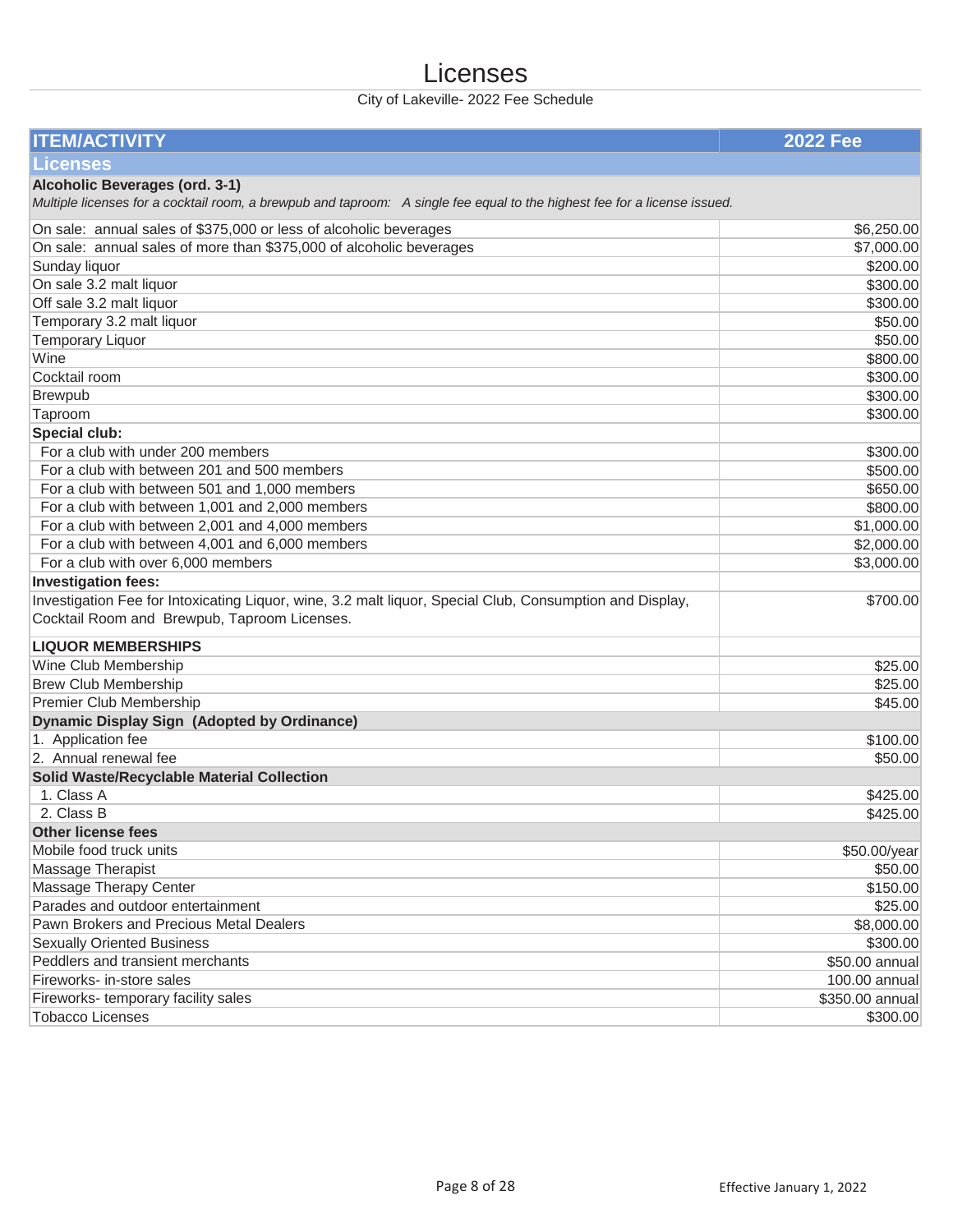# Parks & Recreation

| <b>ITEM/ACTIVITY</b>                                                                                        | <b>2022 Fee</b>                   |
|-------------------------------------------------------------------------------------------------------------|-----------------------------------|
| <b>Parks &amp; Recreation- General</b>                                                                      |                                   |
| Memorial Bench (cost to sponsor a single memorial bench with a concrete pad)                                | \$1,000/bench                     |
| <b>Parks &amp; Recreation- Shelter/Buildings</b>                                                            |                                   |
| <b>Outdoor Park Shelter Rental Fees</b>                                                                     |                                   |
| • Prime- Saturday & Sunday (May 16-September 7)                                                             |                                   |
| <b>Resident</b>                                                                                             |                                   |
| Antlers Park (Prime* Shelter A)                                                                             | $$100.00$ per day + tax           |
| Antlers Park (Prime* Shelter B & C)                                                                         | $$75.00$ per day + tax            |
| All other outdoor shelters & Antlers (Non-Prime)                                                            | $$55.00$ per day + tax            |
| <b>Lakeville Business</b>                                                                                   | $$125.00$ per day + tax           |
| <b>Non-Resident</b>                                                                                         |                                   |
| Antlers Park (Prime* Shelter A)                                                                             | $$150.00$ per day + tax           |
| Antlers Park (Prime* Shelter B & C)                                                                         | $$125.00$ per day + tax           |
| All other outdoor shelters & Antlers (Non-Prime)                                                            | $$80.00$ per day + tax            |
| Non-Lakeville Business                                                                                      | $$225.00$ per day + tax           |
| <b>Enclosed Shelter Rental Fees</b>                                                                         |                                   |
| · Includes North Park, Parkview Park, Ritter Farm Park, Ed Mako Environmental Learning Center)              |                                   |
| <b>Resident</b>                                                                                             |                                   |
| <b>Enclosed Shelter (Private)</b>                                                                           | $$100.00$ per day + tax           |
| <b>Enclosed Shelter Lakeville Business</b>                                                                  | $$150.00$ per day + tax           |
| <b>Non-Resident</b>                                                                                         |                                   |
| <b>Enclosed Shelter (Private)</b>                                                                           | $$150.00$ per day + tax           |
| <b>Enclosed Shelter Non-Lakeville Business</b>                                                              | $$200.00$ per day + tax           |
| Other shelter-related fees                                                                                  |                                   |
| <b>Picnic Tables</b>                                                                                        | $$5.00/day + $150.00$             |
|                                                                                                             | refundable deposit                |
| <b>Key Rental</b>                                                                                           | \$25.00 refundable deposit        |
| <b>Buckthorn Pullers</b>                                                                                    | \$200.00 refundable deposit       |
| Snowshoe Rental                                                                                             | \$3.00/day + \$75.00 refundable   |
|                                                                                                             | deposit                           |
| Special Event Fees -For rental of park spaces for larger events. See the Facility User Guide for additional | \$25 - application fee;           |
| details. Fee includes an application fee, refundable deposit and an overall rental fee.                     | \$150 refundable deposit;         |
|                                                                                                             | \$500 for rental of an entire     |
|                                                                                                             | park space including parking      |
|                                                                                                             | lot, shelters and green space.    |
| Private Program Fees - For rental of park green spaces for recurring rentals. See the Facility User Guide   | \$25 - annual permit;             |
| for additional details. Fee includes an annual permit, a base fee for one to ten daily uses of park green   | \$100 1-10 daily uses of park     |
| space, and an additional fee per day for rentals longer than 10 daily uses.                                 | green space; \$5 for each         |
|                                                                                                             | additional day after the first 10 |
|                                                                                                             | day increment                     |
| Inflatable Fees- Fee charged by the City when an inflatable is used on park property. See the Facility User | \$150 refundable deposit;         |
| Guide for additional details. Note: there is an insurance waiver that must be signed and provided to the    | \$50 fee per each event           |
| City.                                                                                                       |                                   |
| Charges for other recreational services can be obtained by contacting the Parks and Recreation              |                                   |
| Department at 952-985-4600. Cancellation/administrative fees will be applied to any cancellations per the   |                                   |
| Program/Facility Refund Policy.                                                                             |                                   |
|                                                                                                             |                                   |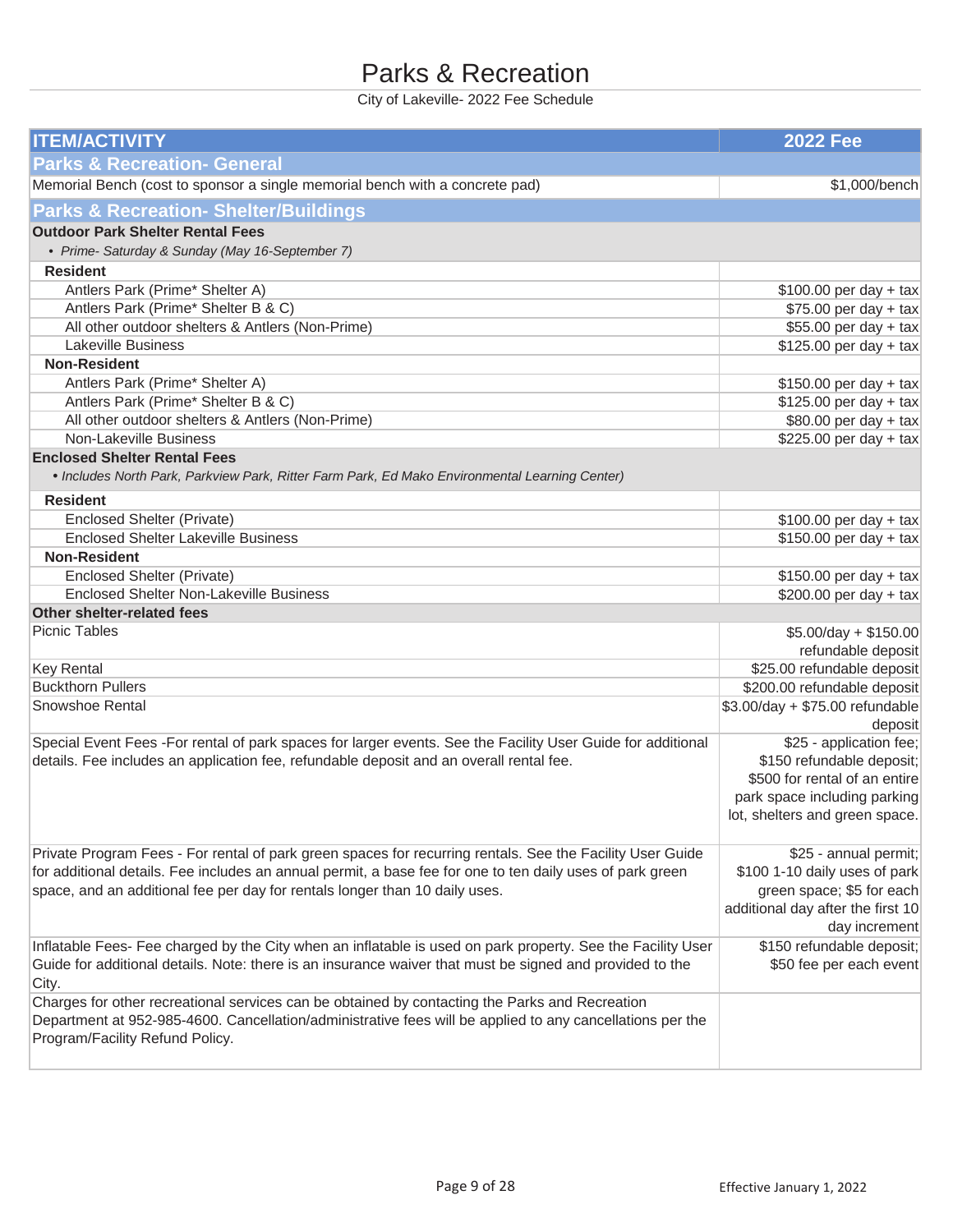| <b>ITEM/ACTIVITY</b>                                                                                                                                                                                                                                                                                                                                                                                                                                                                                                                                               | <b>2022 Fee</b>                                                 |
|--------------------------------------------------------------------------------------------------------------------------------------------------------------------------------------------------------------------------------------------------------------------------------------------------------------------------------------------------------------------------------------------------------------------------------------------------------------------------------------------------------------------------------------------------------------------|-----------------------------------------------------------------|
| <b>Parks &amp; Recreation- Field Rental fees</b>                                                                                                                                                                                                                                                                                                                                                                                                                                                                                                                   |                                                                 |
| See separate Park Facility Usage policy for complete details and policy related to the fees<br>enumerated below. The scheduling priority and group fees are as follows (see policy for additional<br>details)<br>•Group 1- All city sponsored activities and programs<br>•Group 2- Recognized Lakeville Athletic Groups and Clubs<br>•Group 3- Recognized Lakeville community service and civic non-profit organizations and agencies (ex-<br>Rotary, Lions)<br>•Group 4- Lakeville residents<br>•Group 5- Private companies, non-resident individuals and groups. |                                                                 |
| Baseball, Softball and Athletic Deck (per field/deck, per 4 hour block of time*) <sup>1,2</sup><br>(Groups 2 and 3- field rental fee is waived for regular season league play and tournaments)                                                                                                                                                                                                                                                                                                                                                                     | Group 2- \$40<br>Group 3-\$45<br>Group 4-\$50<br>Group 5- \$60  |
| Athletic Deck striping (by request, per deck, per time)                                                                                                                                                                                                                                                                                                                                                                                                                                                                                                            | Group 2- \$50<br>Group 3-\$55<br>Group 4- \$60<br>Group 5- \$70 |
| Aronson Park <sup>2</sup> (Softball fields 1-9, Saturday/Sunday, Tournament use).<br>See below for separate light fees.                                                                                                                                                                                                                                                                                                                                                                                                                                            | Group 3-\$400<br>Group 4- \$500<br>Group 5- \$600               |
| Outdoor Hockey Rinks (with or without ice)- per hour<br>See below for separate light fees.                                                                                                                                                                                                                                                                                                                                                                                                                                                                         | Group 2, 3, 4-\$15<br>Group 5-\$25                              |
| Sand Volleyball Courts, per hour (fee is for up to three courts)                                                                                                                                                                                                                                                                                                                                                                                                                                                                                                   | Group 2, 3, 4-\$15<br>Group 5-\$25                              |
| Pickleball Courts, per hour (fee is for up to three courts)                                                                                                                                                                                                                                                                                                                                                                                                                                                                                                        | Group 2, 3, 4-\$15<br>Group 5-\$25                              |
| Light fees- Per Rink/Field, per Evening                                                                                                                                                                                                                                                                                                                                                                                                                                                                                                                            | Group 2, 3, 4-\$35<br>Group 5-\$45                              |
| Disc Golf Course, per day                                                                                                                                                                                                                                                                                                                                                                                                                                                                                                                                          | Group 2, 3, 4-\$100<br>Group 5-\$200                            |
| Youth Athletic Association Participation Fee (Lakeville)                                                                                                                                                                                                                                                                                                                                                                                                                                                                                                           | \$10 per player, per season                                     |
| Youth Athletic Association Participation Fee (Non-Lakeville)                                                                                                                                                                                                                                                                                                                                                                                                                                                                                                       | \$200 per field, per season                                     |
| Any other special requests/usage will be reviewed by Parks and Recreation Staff.                                                                                                                                                                                                                                                                                                                                                                                                                                                                                   |                                                                 |
| <sup>1</sup> -Decks, ball fields, standard layout per youth association regular season request                                                                                                                                                                                                                                                                                                                                                                                                                                                                     |                                                                 |
| <sup>2</sup> -City does not provide bases or nets<br>*-4-hour block of time is 8am-noon, 12:30-4:30pm, or 5-9pm.                                                                                                                                                                                                                                                                                                                                                                                                                                                   |                                                                 |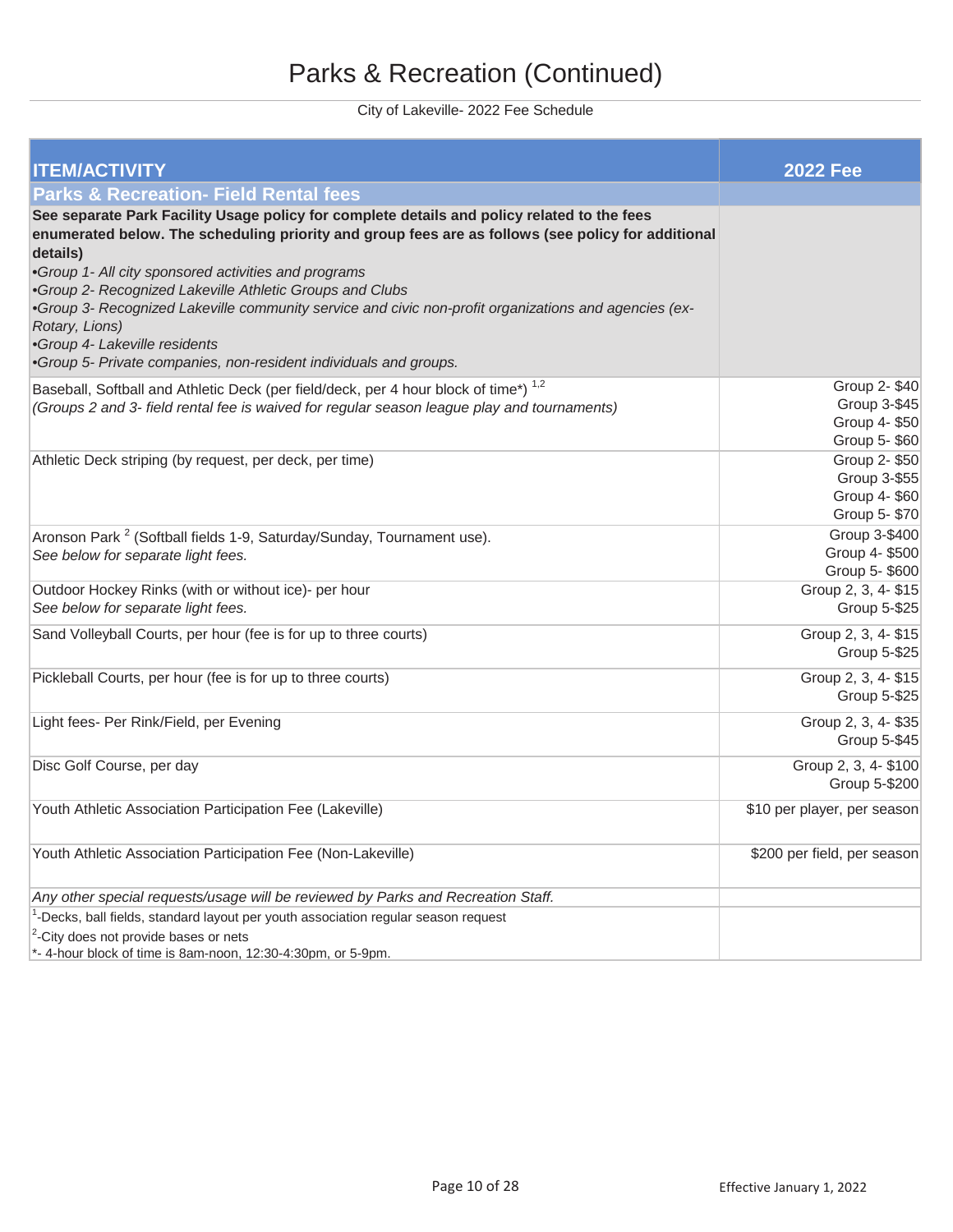# Heritage Center fees

| <b>ITEM/ACTIVITY</b>                                        | <b>2022 Fee</b>                 |
|-------------------------------------------------------------|---------------------------------|
| <b>Heritage Center</b>                                      |                                 |
| <b>Member/ Lakeville Resident/ Business</b>                 |                                 |
| Art Room                                                    | \$30.00 per hour                |
| Small Multi-Purpose Room                                    | \$30.00 per hour                |
| Medium Multi-Purpose Room                                   | \$30.00 per hour                |
| Heritage Room                                               |                                 |
|                                                             | \$160.00/4hr, \$40 add'l hours  |
| Heritage Room and Kitchen                                   |                                 |
|                                                             | \$275.00/4hr, \$55 add'l hours  |
| Heritage Room and Kitchen                                   | \$575.00 per 10 consecutive     |
|                                                             | hrs (all day)                   |
| Kitchen                                                     | \$55.00 per hour                |
| Atrium with Kitchen                                         | \$180.00/4hr, \$45.00 add'l     |
|                                                             | hours                           |
| Atrium                                                      | \$120.00/4hr, \$30.00 add'l     |
|                                                             | hours                           |
| All other rooms                                             | \$30.00 per hour                |
| <b>Non-Lakeville Business/ Resident</b>                     |                                 |
| Art Room                                                    | \$40.00 per hour                |
| Small Multi-Purpose Room                                    | \$40.00 per hour                |
| Medium Multi-Purpose Room                                   | \$40.00 per hour                |
| Heritage Room                                               |                                 |
|                                                             | \$185.00/4hr, \$40 add'l hours  |
| Heritage Room and Kitchen                                   |                                 |
|                                                             | \$325.00/4hr, \$55 add'l hours  |
| Heritage Room and Kitchen                                   | \$600.00 per 10 consecutive     |
|                                                             | hrs (all day)                   |
| Kitchen                                                     | \$65.00 per hour                |
| Atrium with Kitchen                                         |                                 |
|                                                             | \$220.00/4hr, \$55 add'l hours  |
| Atrium                                                      | \$160.00/4hr, \$40 add'l hours  |
|                                                             |                                 |
| All other rooms                                             | \$40.00 per hour                |
| A la carte Items                                            |                                 |
| Up to 10 tables and/or 80 chairs (Table/Chair Pkg A)        | \$40.00<br>\$4/table & 8 chairs |
| Additional table/8 chairs (must purchase Table/Chair Pkg A) |                                 |
| Over 10 tables and/or 80 chairs (Table/Chair Pkg B)         | \$80.00                         |
| Table(s) only                                               | \$5 each                        |
| Chair(s) only                                               | \$1 each                        |
| Epson Portable Projector                                    | \$50.00                         |
| Portable Fender Sound System, one cordless handheld mic     | \$50.00 (plus \$250 security    |
|                                                             | deposit)                        |
| Flatware (dinner fork, spoon, knife)                        | \$0.25 per setting              |
| Vintage or White Dinner and Salad/Dessert plates            | \$0.75 per setting              |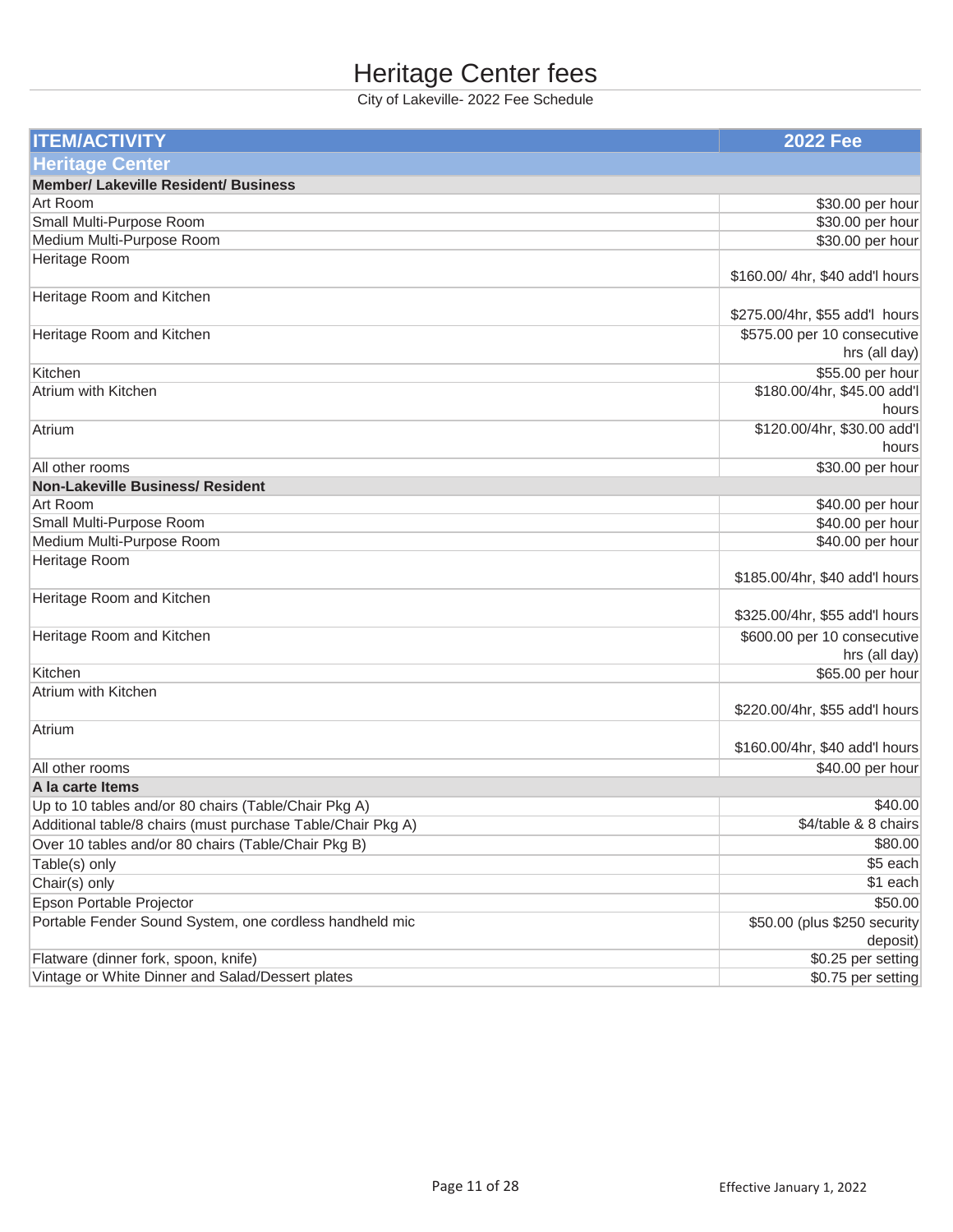# Heritage Center fees (continued)

| <b>ITEM/ACTIVITY</b>                                                                                                                                                                                                                                                                                                                                                                                                                                              | <b>2022 Fee</b>                                                                                                                     |
|-------------------------------------------------------------------------------------------------------------------------------------------------------------------------------------------------------------------------------------------------------------------------------------------------------------------------------------------------------------------------------------------------------------------------------------------------------------------|-------------------------------------------------------------------------------------------------------------------------------------|
| <b>Heritage Center (continued)</b>                                                                                                                                                                                                                                                                                                                                                                                                                                |                                                                                                                                     |
| A la carte Items (continued)                                                                                                                                                                                                                                                                                                                                                                                                                                      |                                                                                                                                     |
| White coffee cups                                                                                                                                                                                                                                                                                                                                                                                                                                                 | $$0.25$ each                                                                                                                        |
| 2.5 gallon glass beverage dispenser with spigot                                                                                                                                                                                                                                                                                                                                                                                                                   | \$10.00                                                                                                                             |
| Ice                                                                                                                                                                                                                                                                                                                                                                                                                                                               | \$5.00 per 5 gallon bucket; free<br>if renting kitchen                                                                              |
| <b>Table linens</b>                                                                                                                                                                                                                                                                                                                                                                                                                                               | Inquire on pricing, price<br>subject to change                                                                                      |
| <b>Other Heritage Center charges</b>                                                                                                                                                                                                                                                                                                                                                                                                                              |                                                                                                                                     |
| Damage Deposit                                                                                                                                                                                                                                                                                                                                                                                                                                                    | \$200.00                                                                                                                            |
| Kitchen/Damage Deposit                                                                                                                                                                                                                                                                                                                                                                                                                                            | \$200.00                                                                                                                            |
| Late Check out fee                                                                                                                                                                                                                                                                                                                                                                                                                                                | \$50, charged up front, and<br>returned if out by time listed<br>on permit. If time extends<br>30min. past permit time,<br>\$200/hr |
| Caterer Fee (when alcohol is part of the catered event)                                                                                                                                                                                                                                                                                                                                                                                                           | \$150.00                                                                                                                            |
| <b>Parks &amp; Recreation Staff Services</b><br>(hourly fees are associated with staff time to facilitate rentals when the building would not otherwise be<br>open).                                                                                                                                                                                                                                                                                              |                                                                                                                                     |
| <b>Facility Attendant</b>                                                                                                                                                                                                                                                                                                                                                                                                                                         | \$67.00/hour                                                                                                                        |
| <b>Bar Service/Other</b>                                                                                                                                                                                                                                                                                                                                                                                                                                          |                                                                                                                                     |
| Bar service is available upon request. Additional fees may apply. Inquire for more information.                                                                                                                                                                                                                                                                                                                                                                   |                                                                                                                                     |
| Charges for other recreational services can be obtained by contacting the Parks and Recreation<br>Department at 952-985-4600. Cancellation/administrative fees will be applied to any cancellations per the<br>Program/Facility Refund Policy. Any other special/requests/reoccuring rental/usage will be reviewed by the<br>Parks and Recreation Staff. Rental fee may be adjusted per recommendation of Parks and Recreation<br>Department, per adopted policy. |                                                                                                                                     |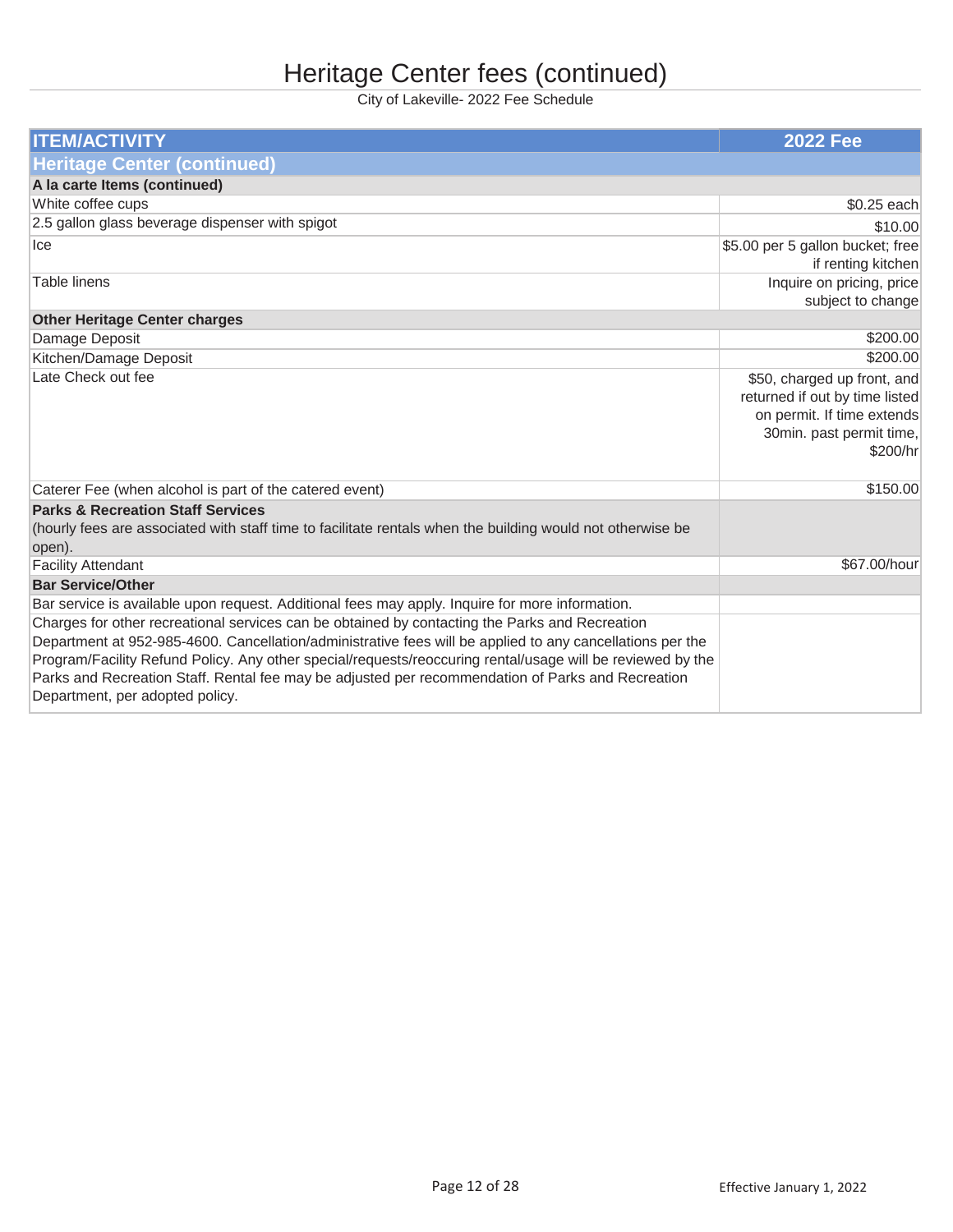## Arts Center Facility fees

| <b>ITEM/ACTIVITY</b>                                                                                                                                                                                                                    | <b>2022 Fee</b>               |
|-----------------------------------------------------------------------------------------------------------------------------------------------------------------------------------------------------------------------------------------|-------------------------------|
| <b>Arts Center</b>                                                                                                                                                                                                                      |                               |
| <b>THEATER/AUDITORIUM (Theater Seating)</b><br>• 187-307 seats (depending on stage configuration and floor seating, including space for wheelchairs)<br>• Rate does not include removal of stage extension.<br>• Capacity is 307 people |                               |
| Thursday - Sunday                                                                                                                                                                                                                       |                               |
| 4 hour minimum rental time                                                                                                                                                                                                              | \$65.00/hour for 1st 4 hours  |
| 25% discount available for Community Theater events advertised in the Playbill.                                                                                                                                                         | \$50.00/additional hour       |
| Monday - Wednesday                                                                                                                                                                                                                      |                               |
| 4 hour minimum rental time                                                                                                                                                                                                              | \$45.00/hour for 1st 4 hours  |
| 25% discount available for Community Theater events advertised in the Playbill.                                                                                                                                                         | \$30.00/additional hour       |
| <b>THEATER/AUDITORIUM (Banquet Seating)</b><br>· Dinner seating for up to 160 (depending on stage configuration, including space for wheelchairs)<br>• Rate does not include removal of stage extensions.<br>• Capacity is 160 people   |                               |
| 4 hour minimum rental time                                                                                                                                                                                                              | \$125,00/hour for 1st 4 hours |
| 25% discount available for Community Theater events advertised in the Playbill.                                                                                                                                                         | \$90.00/additional hour       |
| • Individuals/organizations using the theatrical lighting or sound system must pay a per performance fee. When a sound/lights technician<br>is needed, only LAAC trained technicians will be used. Renter must provide laptop.          |                               |
| Tech booth                                                                                                                                                                                                                              | \$55.00/performance           |
| <b>Tech services</b>                                                                                                                                                                                                                    | \$28.00/hour                  |
| Screen rental                                                                                                                                                                                                                           | \$35.00/performance           |
| Portable Projector rental                                                                                                                                                                                                               | \$35.00/performance           |
| <b>Stage Projector Rental</b>                                                                                                                                                                                                           | \$75.00/performance           |
| <b>Stage Extension Removal</b>                                                                                                                                                                                                          | \$200.00/production           |
| <b>Piano Fees</b><br>Piano Rental - One performance                                                                                                                                                                                     | \$60.00                       |
| Each additional performance on one rental agreement                                                                                                                                                                                     | \$40.00                       |
| Piano Tuning Fee (Available upon request with 2 week notification)                                                                                                                                                                      | \$115.00                      |
| <b>Box office service</b>                                                                                                                                                                                                               |                               |
| Individuals/organizations using our ticketing services must use the City's ticketing software.                                                                                                                                          | \$1/ Ticket Sold              |
| Reimbursement of sales will follow the event on the City's payment schedule, not including credit card fees<br>and ticket surcharge, which will be removed prior to payout.                                                             |                               |
| <b>Concession sales</b>                                                                                                                                                                                                                 |                               |
| Groups that choose to sell concessions during intermission will use the main lobby. If this space is                                                                                                                                    |                               |
| inadequate and the group requests use of the Art Classroom or Kitchen, additional fees will apply.                                                                                                                                      |                               |
| <b>Bar service</b>                                                                                                                                                                                                                      |                               |
| Bar service is available upon request. Additional fees may apply. Inquire for more information.                                                                                                                                         |                               |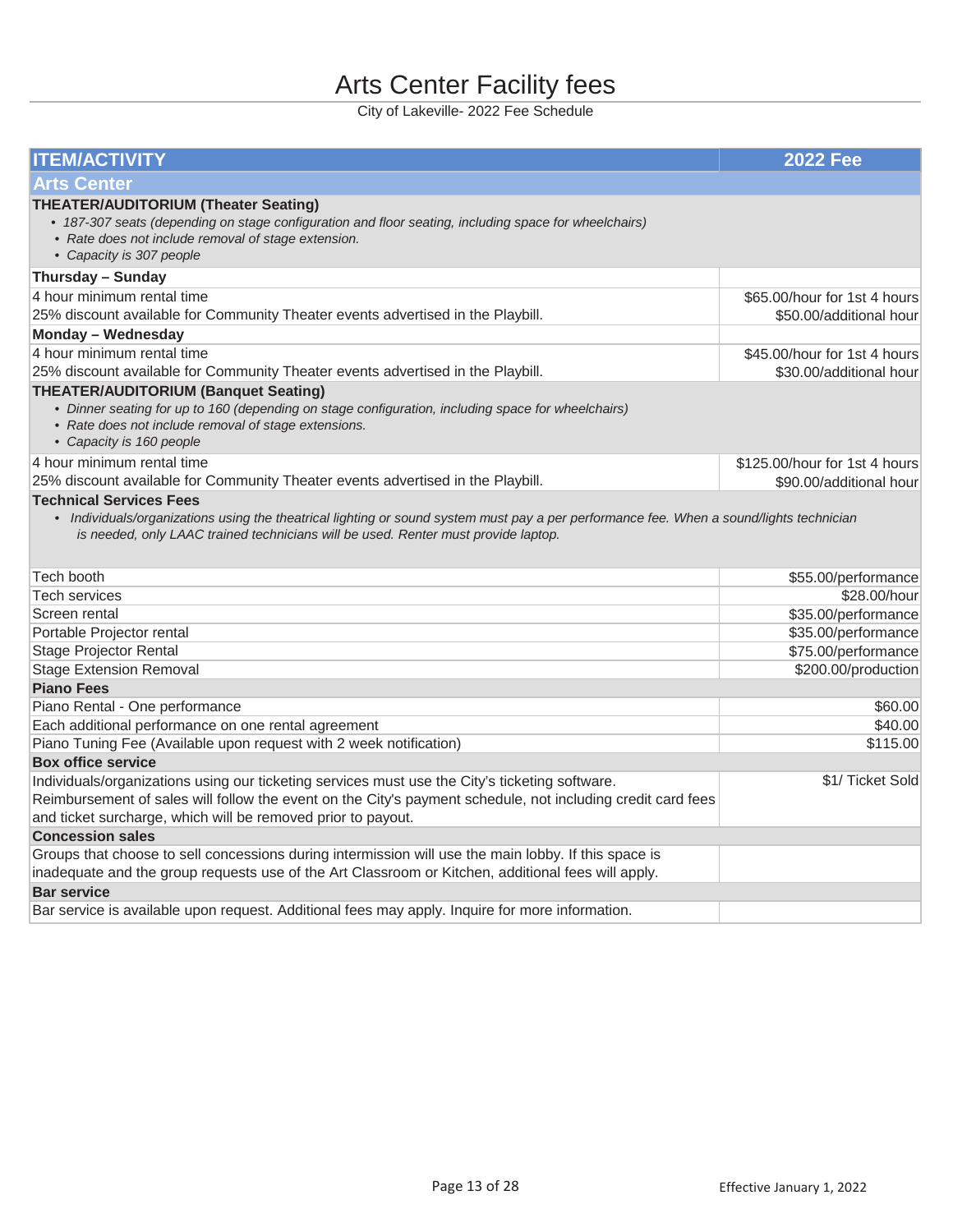# Arts Center Facility fees (continued)

| <b>Arts Center</b><br><b>Large Art classroom</b><br>· dimensions: 42' x 44', 1848 square feet<br>• sink and limited countertop space<br>• capacity: 118 without tables, or 70 with banquet seating<br>2 hour minimum rental time                                                                                                                                                                                                                                                                                                                                                                                                   |                                                         |
|------------------------------------------------------------------------------------------------------------------------------------------------------------------------------------------------------------------------------------------------------------------------------------------------------------------------------------------------------------------------------------------------------------------------------------------------------------------------------------------------------------------------------------------------------------------------------------------------------------------------------------|---------------------------------------------------------|
|                                                                                                                                                                                                                                                                                                                                                                                                                                                                                                                                                                                                                                    |                                                         |
|                                                                                                                                                                                                                                                                                                                                                                                                                                                                                                                                                                                                                                    |                                                         |
| 25% discount available for Community Theater events advertised in the Playbill.                                                                                                                                                                                                                                                                                                                                                                                                                                                                                                                                                    | \$35.00/hour for 1st 6 hours<br>\$30.00/additional hour |
| <b>Kitchen/Catering</b>                                                                                                                                                                                                                                                                                                                                                                                                                                                                                                                                                                                                            |                                                         |
| • Amenities: Refrigerator, microwave, stainless steel worktable, coffee maker, 3-compartment stainless steel sink,<br>and an ice maker<br>• NO freezer is available at the Arts Center                                                                                                                                                                                                                                                                                                                                                                                                                                             |                                                         |
| Kitchen fee                                                                                                                                                                                                                                                                                                                                                                                                                                                                                                                                                                                                                        | \$50.00                                                 |
| Caterer fee (includes use of kitchen)                                                                                                                                                                                                                                                                                                                                                                                                                                                                                                                                                                                              | \$165.00                                                |
| <b>Garage rental</b><br>• The three car garage can be rented for set construction when it is available. No long-term storage is provided in the garage.                                                                                                                                                                                                                                                                                                                                                                                                                                                                            |                                                         |
| Heated                                                                                                                                                                                                                                                                                                                                                                                                                                                                                                                                                                                                                             | \$30.00/hour                                            |
| Non-heated                                                                                                                                                                                                                                                                                                                                                                                                                                                                                                                                                                                                                         | \$15.00/hour                                            |
| <b>Outdoor rental on Arts Center grounds</b><br>• Rental events using the lawn and/or the parking lot will be charged a fee based on the number of people attending the event. Set up<br>shall be under the supervision of LAAC or Parks Staff. Electric service may require additional set fees.                                                                                                                                                                                                                                                                                                                                  |                                                         |
| South lawn OR North lawn (up to 200 people)                                                                                                                                                                                                                                                                                                                                                                                                                                                                                                                                                                                        | \$150.00/day                                            |
| South lawn OR North lawn (over 200 people)                                                                                                                                                                                                                                                                                                                                                                                                                                                                                                                                                                                         | \$200.00/day                                            |
| <b>Tent/Portable Shelter</b><br>• Events renting the lawn will be charged for each tent 12X12 (144sq ft) or larger. Staff must be notified of any posts driven into the<br>ground one week in advance. It is the renter's responsibility to call utilities to be marked                                                                                                                                                                                                                                                                                                                                                            |                                                         |
| Tents/shelters exceeding 12' x 12' (144 sq ft), but less than or equal to 12' by 24' (288 sq ft)                                                                                                                                                                                                                                                                                                                                                                                                                                                                                                                                   | \$25.00/tent                                            |
| Tents/shelters exceeding 12' by 24' (288 sq ft)                                                                                                                                                                                                                                                                                                                                                                                                                                                                                                                                                                                    | \$50.00/tent                                            |
| <b>WEDDINGS/SPECIAL &amp; LARGE EVENT RENTAL</b><br>• Events exceeding 400 people or requesting full day access to the facility or grounds<br>· This fee applies to all wedding rentals. It also applies to organizations hosting large events exceeding 400 people who are utilizing<br>multiple spaces at the Arts Center, who will be charged a flat rate for all room rental and special fees for up to 12 hours of indoor uses.<br>• Tech services, stage eztension removal and piano tuning will be charged by their individual rates.<br>• Lakeville Non-profit organizations are eligible for a 25% discount upon request. |                                                         |
| <b>INDOOR</b>                                                                                                                                                                                                                                                                                                                                                                                                                                                                                                                                                                                                                      |                                                         |
| Set-up day (up to 12 hours)                                                                                                                                                                                                                                                                                                                                                                                                                                                                                                                                                                                                        | \$350.00/day                                            |
| Event day (up to 12 hours)                                                                                                                                                                                                                                                                                                                                                                                                                                                                                                                                                                                                         | \$950.00/day                                            |
| <b>OUTDOOR</b>                                                                                                                                                                                                                                                                                                                                                                                                                                                                                                                                                                                                                     |                                                         |
| Set-up day (up to 12 hours)                                                                                                                                                                                                                                                                                                                                                                                                                                                                                                                                                                                                        | \$150.00/day                                            |
| Event day (up to 12 hours)                                                                                                                                                                                                                                                                                                                                                                                                                                                                                                                                                                                                         | \$350.00/day                                            |
| Charges for other recreational services can be obtained by contacting the Parks and Recreation                                                                                                                                                                                                                                                                                                                                                                                                                                                                                                                                     |                                                         |
| Department at 952-985-4600. Cancellation/administrative fees will be applied to any cancellations per the<br>Program/Facility Refund Policy.                                                                                                                                                                                                                                                                                                                                                                                                                                                                                       |                                                         |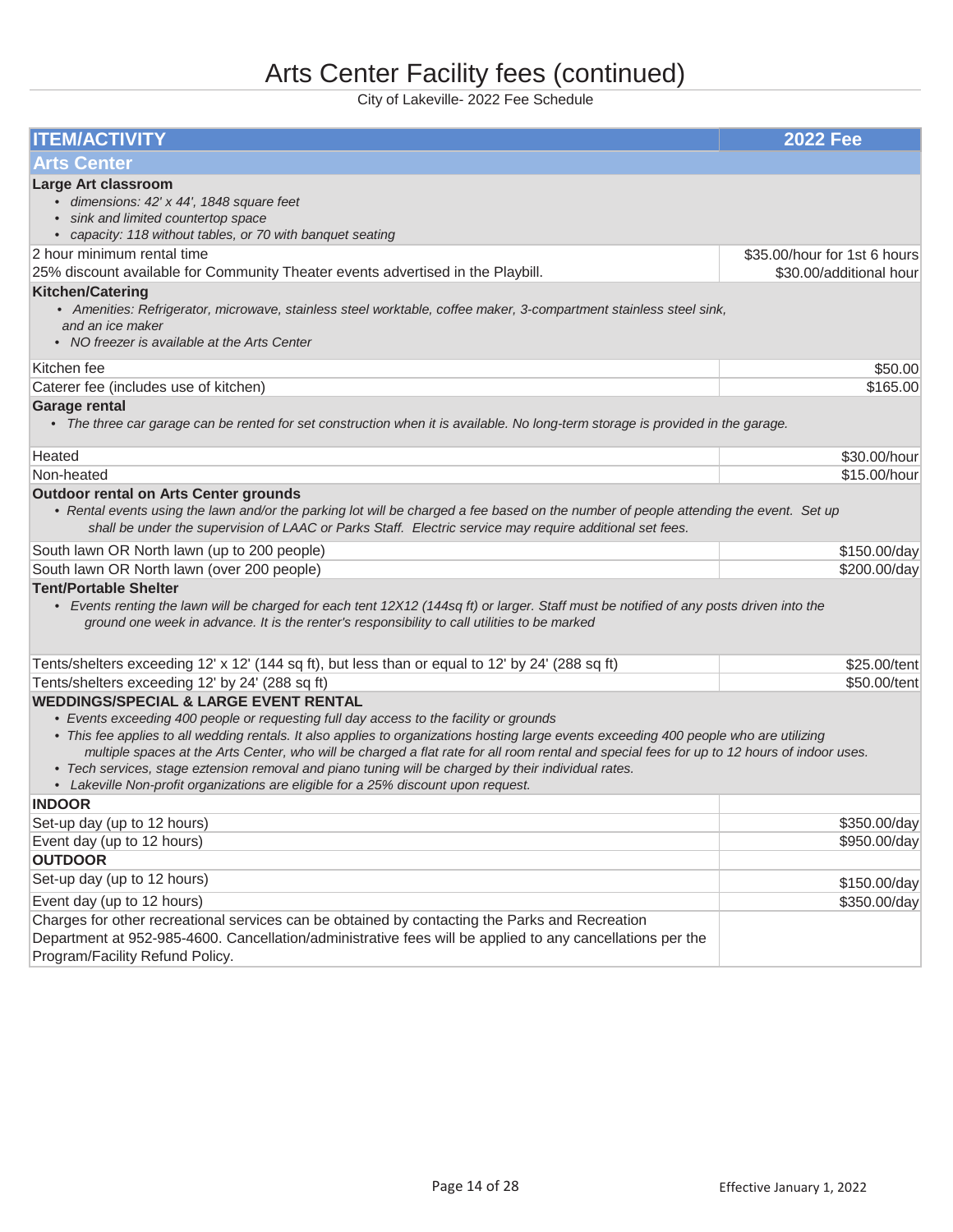## **Permits**

| <b>ITEM/ACTIVITY</b>                                                                                            | <b>2022 Fee</b>                                                      |
|-----------------------------------------------------------------------------------------------------------------|----------------------------------------------------------------------|
| Permits                                                                                                         |                                                                      |
| <sup>t</sup> Stated permit fees do not include the surcharge imposed on such permits by the State of Minnesota. |                                                                      |
| <b>Building Permits (Adopted by Ordinance)</b>                                                                  |                                                                      |
| <b>Total Valuation:</b>                                                                                         |                                                                      |
| \$1.00 to \$500.00                                                                                              | \$30.00                                                              |
| \$501.00 to 2,000.00                                                                                            | \$30.00 for the first \$500.00                                       |
|                                                                                                                 | plus \$3.25 for each additional<br>\$100.00, or fraction thereof, to |
|                                                                                                                 | and including \$2,000.00                                             |
|                                                                                                                 |                                                                      |
| \$2,001.00 to \$25,000.00                                                                                       | \$73.75 for the first \$2,000.00                                     |
|                                                                                                                 | plus \$14.75 for each<br>additional \$1,000.00, or                   |
|                                                                                                                 | fraction thereof, to and                                             |
|                                                                                                                 | including \$25,000.00                                                |
| \$25,001.00 to \$50,000.00                                                                                      | \$413.00 for the first                                               |
|                                                                                                                 | \$25,000.00 plus \$10.75 for                                         |
|                                                                                                                 | each additional \$1,000.00, or                                       |
|                                                                                                                 | fraction thereof, to and                                             |
| \$50,001.00 to \$100,000.00                                                                                     | including \$50,000.00<br>\$681.75 for the first                      |
|                                                                                                                 | \$50,000.00 plus \$7.50 for                                          |
|                                                                                                                 | each additional \$1,000.00, or                                       |
|                                                                                                                 | fraction thereof, to and                                             |
|                                                                                                                 | including \$100,000.00                                               |
| \$100,001.00 to \$500,000.00                                                                                    | \$1,056.75 for the first                                             |
|                                                                                                                 | \$100,000.00 plus \$6.00 for                                         |
|                                                                                                                 | each additional \$1,000.00, or<br>fraction thereof, to and           |
|                                                                                                                 | including \$500,000.00                                               |
| \$500,001.00 to \$1,000,000.00                                                                                  | \$3,456.75 for the first                                             |
|                                                                                                                 | \$500,000.00 plus \$5.00 for                                         |
|                                                                                                                 | each additional \$1,000.00, or                                       |
|                                                                                                                 | fraction thereof, to and                                             |
|                                                                                                                 | including \$1,000,000.00                                             |
| \$1,000,001.00 and up                                                                                           | \$5,956.75 for the first<br>\$1,000,000.00 plus \$4.00 for           |
|                                                                                                                 | each additional \$1,000.00, or                                       |
|                                                                                                                 | fraction thereof                                                     |
|                                                                                                                 |                                                                      |
| <b>Building Permits, Landscaping (Adopted by Ordinance)</b>                                                     |                                                                      |
| \$1000 escrow for landscaping to be collected with building permit                                              | \$1000 escrow                                                        |
| <b>Building Permits, Erosion Control (Adopted by Ordinance)</b>                                                 |                                                                      |
| \$1000 escrow for erosion control/grading certification to be collected with building permit.                   | \$1000 escrow                                                        |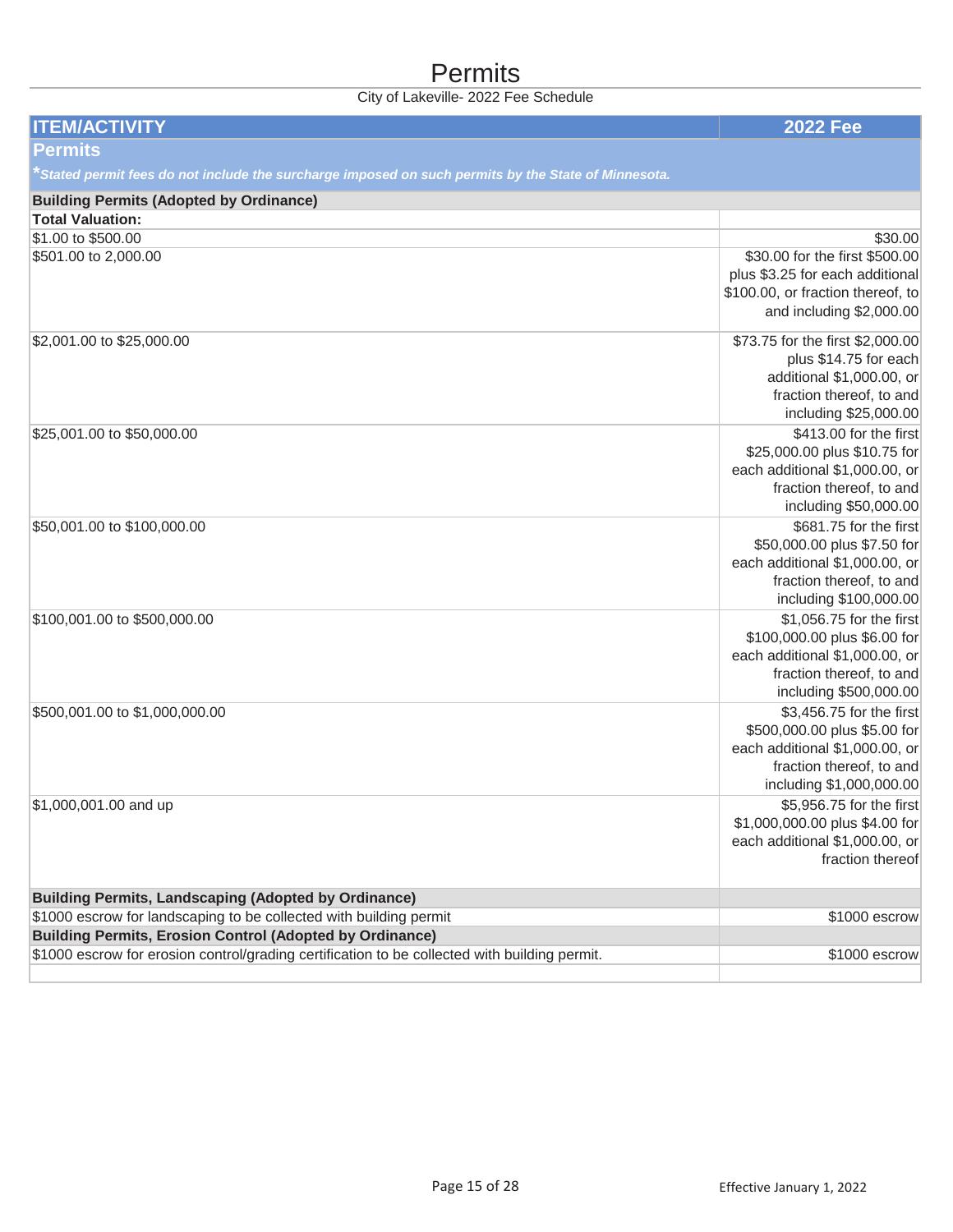# Permits (continued)

| <b>ITEM/ACTIVITY</b>                                                                                                                                                                                                                                                                                           | <b>2022 Fee</b>                                                                                                                      |
|----------------------------------------------------------------------------------------------------------------------------------------------------------------------------------------------------------------------------------------------------------------------------------------------------------------|--------------------------------------------------------------------------------------------------------------------------------------|
| <b>Permits (continued)</b>                                                                                                                                                                                                                                                                                     |                                                                                                                                      |
| *Stated permit fees do not include the surcharge imposed on such permits by the State of Minnesota.                                                                                                                                                                                                            |                                                                                                                                      |
| <b>Plumbing Permits (Adopted by Ordinance)</b><br>Requirement: Master License Number or pipe layers certificate, \$25,000 license bond and current Certificate of Liability Insurance to be filed with City.<br>Note: State Department of Health Bond and Insurance Certificate will satisfy this requirement. |                                                                                                                                      |
| Residential - Minimum (repairs and alterations, lawn sprinkler systems)                                                                                                                                                                                                                                        | \$40.00                                                                                                                              |
| Complete installation                                                                                                                                                                                                                                                                                          | \$90.00                                                                                                                              |
| Commercial                                                                                                                                                                                                                                                                                                     | 1.5% of contract/valuation<br>price up to \$10,000 and 1.0%<br>of contract/valuation price<br>above \$10,000<br>*Minimum fee \$40.00 |
| RPZ Valve (new)                                                                                                                                                                                                                                                                                                | \$40.00                                                                                                                              |
| RPZ Valve (replacement or rebuild)                                                                                                                                                                                                                                                                             | \$40.00                                                                                                                              |
| Water softener/water heater                                                                                                                                                                                                                                                                                    | \$40.00                                                                                                                              |
| Well Permits (Adopted by Ordinance)- Effective February 1, 1989, all well permits are issued by Dakota County.                                                                                                                                                                                                 |                                                                                                                                      |
| <b>Plan Check Fees (Adopted by Ordinance)</b>                                                                                                                                                                                                                                                                  |                                                                                                                                      |
| 65% of building permit fee for permits with valuations greater than \$10,000.                                                                                                                                                                                                                                  |                                                                                                                                      |
| 25% of building permit fee for permits issued for similar buildings as required by State Building Code.                                                                                                                                                                                                        |                                                                                                                                      |
| <b>Heating Permits (Adopted by Ordinance)</b>                                                                                                                                                                                                                                                                  |                                                                                                                                      |
| Residential - Minimum repairs and alterations                                                                                                                                                                                                                                                                  | \$40.00                                                                                                                              |
| Complete installation                                                                                                                                                                                                                                                                                          | \$90.00                                                                                                                              |
| Commercial                                                                                                                                                                                                                                                                                                     | 1.5% of contract/valuation<br>price up to \$10,000 and 1.0%<br>of contract/valuation price<br>above \$10,000                         |
|                                                                                                                                                                                                                                                                                                                | *Minimum fee \$40.00                                                                                                                 |
| Sewer and Water Permits (Adopted by Ordinance)<br>Requirement: Master License Number, \$25,000 License Bond and current Certificate of Liability Insurance to be filed with City. Note:<br>State Department of Health Bond and Insurance Certificate will satisfy this requirement.                            |                                                                                                                                      |
| Residential - Minimum repairs and alterations                                                                                                                                                                                                                                                                  | \$40.00                                                                                                                              |
| City water and sewer including conversion                                                                                                                                                                                                                                                                      | \$90.00                                                                                                                              |
| Commercial                                                                                                                                                                                                                                                                                                     | One percent (1%) of<br>contract/valuation price<br>*minimum fee \$40.00                                                              |
| Private sewer systems: New installation                                                                                                                                                                                                                                                                        | \$250.00                                                                                                                             |
| Private sewer system repair                                                                                                                                                                                                                                                                                    | \$250.00                                                                                                                             |
| <b>Electrical Permits (Adopted by Ordinance)</b><br>Requirement: State License from Board of Electricity. Note: An owner who actually occupies or intends to occupy a single family<br>residence is exempt from the licensing requirement.                                                                     |                                                                                                                                      |
| Residential - Minimum repairs and alterations (one trip)                                                                                                                                                                                                                                                       | \$40.00                                                                                                                              |
| Residential - Additions, remodels, lower levels (two trips)                                                                                                                                                                                                                                                    | \$70.00                                                                                                                              |
| Residential - New installation (up to three trips)                                                                                                                                                                                                                                                             | \$135.00                                                                                                                             |
| Commercial                                                                                                                                                                                                                                                                                                     | 1.5% of contract/valuation<br>price up to \$10,000 and 1.0%<br>of contract/valuation price<br>above \$10,000<br>*Minimum fee \$40.00 |
| Additional trip charge                                                                                                                                                                                                                                                                                         | \$35.00                                                                                                                              |
|                                                                                                                                                                                                                                                                                                                |                                                                                                                                      |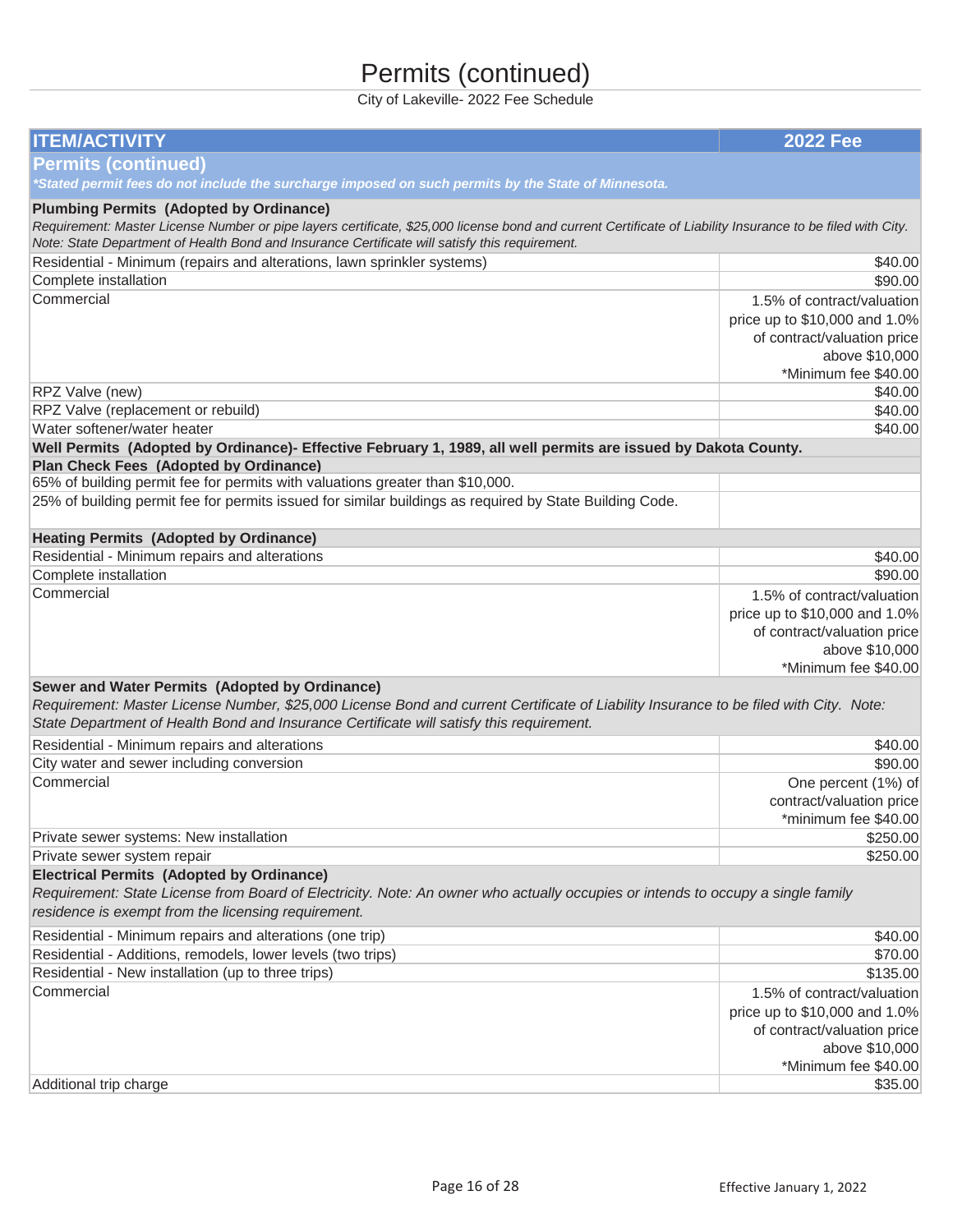# Permits (continued)

| <b>ITEM/ACTIVITY</b><br><b>2022 Fee</b><br><b>Permits (continued)</b><br>*Stated permit fees do not include the surcharge imposed on such permits by the State of Minnesota.<br>Manufactured Home Inspections (Adopted by Ordinance)<br>\$90.00<br>Installation permit (foundation, sewer, water, gas)<br>Separate permit for electrical hookup<br>\$40.00<br>Solar Photovoltaic (PV) Systems (Adopted by Ordinance)<br>Requirement: All PV systems are required to get a separate electrical permit and inspection.<br>Residential<br>\$200.00<br>Commercial<br>\$300.00<br><b>Swimming Pools (Adopted by Ordinance)</b><br>All in-ground pools, regardless of capacity, and above-ground pools that exceed 5,000 gallons<br>\$50.00<br><b>Moving Structure (Adopted by Ordinance)</b><br>(plus letter of credit or cash escrow)<br>\$125.00<br><b>Demolition (Adopted by Ordinance)</b><br>Residential accessory structures<br>No charge<br>All structures other than residential accessory<br>\$50.00<br>Fire Systems (Adopted by Ordinance)<br>Fire Line<br>1% of contract/valuation price<br>Sprinkler Fire Protection (Adopted by Ordinance)- Requirement: State Fire Protection Contractor License to be filed with the City.<br>Commercial - 1.5% of contract/valuation price up to \$10,000 and 1.0% of contract/valuation price above<br>\$45.00 minimum<br>\$10,000 plus surcharge (.0005 times contract/valuation)<br><b>Residential - New Construction</b><br>\$90.00<br>Residential - Remodel<br>\$45.00<br>Miscellaneous Commercial Mechanical (Adopted by Ordinance)<br>Refrigeration, piping, fuel tanks, etc.<br>1.5% of contract/valuation<br>price up to \$10,000 and 1% of<br>*Minimum fee \$40.00<br>Re-Roof, Re-Side, Re-deck and retaining walls over 4 ft. high (Adopted by Ordinance)<br>Residential<br>\$50.00<br>Commercial<br>\$150.00<br>Windows - Comprehensive or Egress (Adopted by Ordinance)<br>Residential<br>\$50.00<br>Commercial<br>\$150.00<br><b>Excavating and Mining</b><br>- 10,000 cubic yards or less<br>\$750.00<br>- 10,001 to 250,000 cubic yards<br>\$1,025.00 (plus \$1,000.00<br>annual fee<br>including first year)<br>\$1,100.00 (plus \$1,650.00<br>- 250,001 to 500,000 cubic yards<br>annual fee<br>- 500,001 or more cubic yards<br>\$1,400.00 (plus \$2,250.00<br>annual fee | City of Lakeville- 2022 Fee Schedule |                       |
|-----------------------------------------------------------------------------------------------------------------------------------------------------------------------------------------------------------------------------------------------------------------------------------------------------------------------------------------------------------------------------------------------------------------------------------------------------------------------------------------------------------------------------------------------------------------------------------------------------------------------------------------------------------------------------------------------------------------------------------------------------------------------------------------------------------------------------------------------------------------------------------------------------------------------------------------------------------------------------------------------------------------------------------------------------------------------------------------------------------------------------------------------------------------------------------------------------------------------------------------------------------------------------------------------------------------------------------------------------------------------------------------------------------------------------------------------------------------------------------------------------------------------------------------------------------------------------------------------------------------------------------------------------------------------------------------------------------------------------------------------------------------------------------------------------------------------------------------------------------------------------------------------------------------------------------------------------------------------------------------------------------------------------------------------------------------------------------------------------------------------------------------------------------------------------------------------------------------------------------------------------------------------------------------------------------------------------------------|--------------------------------------|-----------------------|
|                                                                                                                                                                                                                                                                                                                                                                                                                                                                                                                                                                                                                                                                                                                                                                                                                                                                                                                                                                                                                                                                                                                                                                                                                                                                                                                                                                                                                                                                                                                                                                                                                                                                                                                                                                                                                                                                                                                                                                                                                                                                                                                                                                                                                                                                                                                                         |                                      |                       |
|                                                                                                                                                                                                                                                                                                                                                                                                                                                                                                                                                                                                                                                                                                                                                                                                                                                                                                                                                                                                                                                                                                                                                                                                                                                                                                                                                                                                                                                                                                                                                                                                                                                                                                                                                                                                                                                                                                                                                                                                                                                                                                                                                                                                                                                                                                                                         |                                      |                       |
| the contract/valuation price in<br>excess of \$10,000<br>including first year)                                                                                                                                                                                                                                                                                                                                                                                                                                                                                                                                                                                                                                                                                                                                                                                                                                                                                                                                                                                                                                                                                                                                                                                                                                                                                                                                                                                                                                                                                                                                                                                                                                                                                                                                                                                                                                                                                                                                                                                                                                                                                                                                                                                                                                                          |                                      |                       |
|                                                                                                                                                                                                                                                                                                                                                                                                                                                                                                                                                                                                                                                                                                                                                                                                                                                                                                                                                                                                                                                                                                                                                                                                                                                                                                                                                                                                                                                                                                                                                                                                                                                                                                                                                                                                                                                                                                                                                                                                                                                                                                                                                                                                                                                                                                                                         |                                      |                       |
|                                                                                                                                                                                                                                                                                                                                                                                                                                                                                                                                                                                                                                                                                                                                                                                                                                                                                                                                                                                                                                                                                                                                                                                                                                                                                                                                                                                                                                                                                                                                                                                                                                                                                                                                                                                                                                                                                                                                                                                                                                                                                                                                                                                                                                                                                                                                         |                                      |                       |
|                                                                                                                                                                                                                                                                                                                                                                                                                                                                                                                                                                                                                                                                                                                                                                                                                                                                                                                                                                                                                                                                                                                                                                                                                                                                                                                                                                                                                                                                                                                                                                                                                                                                                                                                                                                                                                                                                                                                                                                                                                                                                                                                                                                                                                                                                                                                         |                                      |                       |
|                                                                                                                                                                                                                                                                                                                                                                                                                                                                                                                                                                                                                                                                                                                                                                                                                                                                                                                                                                                                                                                                                                                                                                                                                                                                                                                                                                                                                                                                                                                                                                                                                                                                                                                                                                                                                                                                                                                                                                                                                                                                                                                                                                                                                                                                                                                                         |                                      |                       |
|                                                                                                                                                                                                                                                                                                                                                                                                                                                                                                                                                                                                                                                                                                                                                                                                                                                                                                                                                                                                                                                                                                                                                                                                                                                                                                                                                                                                                                                                                                                                                                                                                                                                                                                                                                                                                                                                                                                                                                                                                                                                                                                                                                                                                                                                                                                                         |                                      |                       |
|                                                                                                                                                                                                                                                                                                                                                                                                                                                                                                                                                                                                                                                                                                                                                                                                                                                                                                                                                                                                                                                                                                                                                                                                                                                                                                                                                                                                                                                                                                                                                                                                                                                                                                                                                                                                                                                                                                                                                                                                                                                                                                                                                                                                                                                                                                                                         |                                      |                       |
|                                                                                                                                                                                                                                                                                                                                                                                                                                                                                                                                                                                                                                                                                                                                                                                                                                                                                                                                                                                                                                                                                                                                                                                                                                                                                                                                                                                                                                                                                                                                                                                                                                                                                                                                                                                                                                                                                                                                                                                                                                                                                                                                                                                                                                                                                                                                         |                                      |                       |
|                                                                                                                                                                                                                                                                                                                                                                                                                                                                                                                                                                                                                                                                                                                                                                                                                                                                                                                                                                                                                                                                                                                                                                                                                                                                                                                                                                                                                                                                                                                                                                                                                                                                                                                                                                                                                                                                                                                                                                                                                                                                                                                                                                                                                                                                                                                                         |                                      |                       |
|                                                                                                                                                                                                                                                                                                                                                                                                                                                                                                                                                                                                                                                                                                                                                                                                                                                                                                                                                                                                                                                                                                                                                                                                                                                                                                                                                                                                                                                                                                                                                                                                                                                                                                                                                                                                                                                                                                                                                                                                                                                                                                                                                                                                                                                                                                                                         |                                      |                       |
|                                                                                                                                                                                                                                                                                                                                                                                                                                                                                                                                                                                                                                                                                                                                                                                                                                                                                                                                                                                                                                                                                                                                                                                                                                                                                                                                                                                                                                                                                                                                                                                                                                                                                                                                                                                                                                                                                                                                                                                                                                                                                                                                                                                                                                                                                                                                         |                                      |                       |
|                                                                                                                                                                                                                                                                                                                                                                                                                                                                                                                                                                                                                                                                                                                                                                                                                                                                                                                                                                                                                                                                                                                                                                                                                                                                                                                                                                                                                                                                                                                                                                                                                                                                                                                                                                                                                                                                                                                                                                                                                                                                                                                                                                                                                                                                                                                                         |                                      |                       |
|                                                                                                                                                                                                                                                                                                                                                                                                                                                                                                                                                                                                                                                                                                                                                                                                                                                                                                                                                                                                                                                                                                                                                                                                                                                                                                                                                                                                                                                                                                                                                                                                                                                                                                                                                                                                                                                                                                                                                                                                                                                                                                                                                                                                                                                                                                                                         |                                      |                       |
|                                                                                                                                                                                                                                                                                                                                                                                                                                                                                                                                                                                                                                                                                                                                                                                                                                                                                                                                                                                                                                                                                                                                                                                                                                                                                                                                                                                                                                                                                                                                                                                                                                                                                                                                                                                                                                                                                                                                                                                                                                                                                                                                                                                                                                                                                                                                         |                                      |                       |
|                                                                                                                                                                                                                                                                                                                                                                                                                                                                                                                                                                                                                                                                                                                                                                                                                                                                                                                                                                                                                                                                                                                                                                                                                                                                                                                                                                                                                                                                                                                                                                                                                                                                                                                                                                                                                                                                                                                                                                                                                                                                                                                                                                                                                                                                                                                                         |                                      |                       |
|                                                                                                                                                                                                                                                                                                                                                                                                                                                                                                                                                                                                                                                                                                                                                                                                                                                                                                                                                                                                                                                                                                                                                                                                                                                                                                                                                                                                                                                                                                                                                                                                                                                                                                                                                                                                                                                                                                                                                                                                                                                                                                                                                                                                                                                                                                                                         |                                      |                       |
|                                                                                                                                                                                                                                                                                                                                                                                                                                                                                                                                                                                                                                                                                                                                                                                                                                                                                                                                                                                                                                                                                                                                                                                                                                                                                                                                                                                                                                                                                                                                                                                                                                                                                                                                                                                                                                                                                                                                                                                                                                                                                                                                                                                                                                                                                                                                         |                                      |                       |
|                                                                                                                                                                                                                                                                                                                                                                                                                                                                                                                                                                                                                                                                                                                                                                                                                                                                                                                                                                                                                                                                                                                                                                                                                                                                                                                                                                                                                                                                                                                                                                                                                                                                                                                                                                                                                                                                                                                                                                                                                                                                                                                                                                                                                                                                                                                                         |                                      |                       |
|                                                                                                                                                                                                                                                                                                                                                                                                                                                                                                                                                                                                                                                                                                                                                                                                                                                                                                                                                                                                                                                                                                                                                                                                                                                                                                                                                                                                                                                                                                                                                                                                                                                                                                                                                                                                                                                                                                                                                                                                                                                                                                                                                                                                                                                                                                                                         |                                      |                       |
|                                                                                                                                                                                                                                                                                                                                                                                                                                                                                                                                                                                                                                                                                                                                                                                                                                                                                                                                                                                                                                                                                                                                                                                                                                                                                                                                                                                                                                                                                                                                                                                                                                                                                                                                                                                                                                                                                                                                                                                                                                                                                                                                                                                                                                                                                                                                         |                                      |                       |
|                                                                                                                                                                                                                                                                                                                                                                                                                                                                                                                                                                                                                                                                                                                                                                                                                                                                                                                                                                                                                                                                                                                                                                                                                                                                                                                                                                                                                                                                                                                                                                                                                                                                                                                                                                                                                                                                                                                                                                                                                                                                                                                                                                                                                                                                                                                                         |                                      |                       |
|                                                                                                                                                                                                                                                                                                                                                                                                                                                                                                                                                                                                                                                                                                                                                                                                                                                                                                                                                                                                                                                                                                                                                                                                                                                                                                                                                                                                                                                                                                                                                                                                                                                                                                                                                                                                                                                                                                                                                                                                                                                                                                                                                                                                                                                                                                                                         |                                      |                       |
|                                                                                                                                                                                                                                                                                                                                                                                                                                                                                                                                                                                                                                                                                                                                                                                                                                                                                                                                                                                                                                                                                                                                                                                                                                                                                                                                                                                                                                                                                                                                                                                                                                                                                                                                                                                                                                                                                                                                                                                                                                                                                                                                                                                                                                                                                                                                         |                                      |                       |
|                                                                                                                                                                                                                                                                                                                                                                                                                                                                                                                                                                                                                                                                                                                                                                                                                                                                                                                                                                                                                                                                                                                                                                                                                                                                                                                                                                                                                                                                                                                                                                                                                                                                                                                                                                                                                                                                                                                                                                                                                                                                                                                                                                                                                                                                                                                                         |                                      |                       |
|                                                                                                                                                                                                                                                                                                                                                                                                                                                                                                                                                                                                                                                                                                                                                                                                                                                                                                                                                                                                                                                                                                                                                                                                                                                                                                                                                                                                                                                                                                                                                                                                                                                                                                                                                                                                                                                                                                                                                                                                                                                                                                                                                                                                                                                                                                                                         |                                      |                       |
|                                                                                                                                                                                                                                                                                                                                                                                                                                                                                                                                                                                                                                                                                                                                                                                                                                                                                                                                                                                                                                                                                                                                                                                                                                                                                                                                                                                                                                                                                                                                                                                                                                                                                                                                                                                                                                                                                                                                                                                                                                                                                                                                                                                                                                                                                                                                         |                                      |                       |
|                                                                                                                                                                                                                                                                                                                                                                                                                                                                                                                                                                                                                                                                                                                                                                                                                                                                                                                                                                                                                                                                                                                                                                                                                                                                                                                                                                                                                                                                                                                                                                                                                                                                                                                                                                                                                                                                                                                                                                                                                                                                                                                                                                                                                                                                                                                                         |                                      |                       |
|                                                                                                                                                                                                                                                                                                                                                                                                                                                                                                                                                                                                                                                                                                                                                                                                                                                                                                                                                                                                                                                                                                                                                                                                                                                                                                                                                                                                                                                                                                                                                                                                                                                                                                                                                                                                                                                                                                                                                                                                                                                                                                                                                                                                                                                                                                                                         |                                      |                       |
|                                                                                                                                                                                                                                                                                                                                                                                                                                                                                                                                                                                                                                                                                                                                                                                                                                                                                                                                                                                                                                                                                                                                                                                                                                                                                                                                                                                                                                                                                                                                                                                                                                                                                                                                                                                                                                                                                                                                                                                                                                                                                                                                                                                                                                                                                                                                         |                                      |                       |
|                                                                                                                                                                                                                                                                                                                                                                                                                                                                                                                                                                                                                                                                                                                                                                                                                                                                                                                                                                                                                                                                                                                                                                                                                                                                                                                                                                                                                                                                                                                                                                                                                                                                                                                                                                                                                                                                                                                                                                                                                                                                                                                                                                                                                                                                                                                                         |                                      |                       |
|                                                                                                                                                                                                                                                                                                                                                                                                                                                                                                                                                                                                                                                                                                                                                                                                                                                                                                                                                                                                                                                                                                                                                                                                                                                                                                                                                                                                                                                                                                                                                                                                                                                                                                                                                                                                                                                                                                                                                                                                                                                                                                                                                                                                                                                                                                                                         |                                      |                       |
|                                                                                                                                                                                                                                                                                                                                                                                                                                                                                                                                                                                                                                                                                                                                                                                                                                                                                                                                                                                                                                                                                                                                                                                                                                                                                                                                                                                                                                                                                                                                                                                                                                                                                                                                                                                                                                                                                                                                                                                                                                                                                                                                                                                                                                                                                                                                         |                                      |                       |
|                                                                                                                                                                                                                                                                                                                                                                                                                                                                                                                                                                                                                                                                                                                                                                                                                                                                                                                                                                                                                                                                                                                                                                                                                                                                                                                                                                                                                                                                                                                                                                                                                                                                                                                                                                                                                                                                                                                                                                                                                                                                                                                                                                                                                                                                                                                                         |                                      |                       |
|                                                                                                                                                                                                                                                                                                                                                                                                                                                                                                                                                                                                                                                                                                                                                                                                                                                                                                                                                                                                                                                                                                                                                                                                                                                                                                                                                                                                                                                                                                                                                                                                                                                                                                                                                                                                                                                                                                                                                                                                                                                                                                                                                                                                                                                                                                                                         |                                      |                       |
|                                                                                                                                                                                                                                                                                                                                                                                                                                                                                                                                                                                                                                                                                                                                                                                                                                                                                                                                                                                                                                                                                                                                                                                                                                                                                                                                                                                                                                                                                                                                                                                                                                                                                                                                                                                                                                                                                                                                                                                                                                                                                                                                                                                                                                                                                                                                         |                                      |                       |
|                                                                                                                                                                                                                                                                                                                                                                                                                                                                                                                                                                                                                                                                                                                                                                                                                                                                                                                                                                                                                                                                                                                                                                                                                                                                                                                                                                                                                                                                                                                                                                                                                                                                                                                                                                                                                                                                                                                                                                                                                                                                                                                                                                                                                                                                                                                                         |                                      |                       |
|                                                                                                                                                                                                                                                                                                                                                                                                                                                                                                                                                                                                                                                                                                                                                                                                                                                                                                                                                                                                                                                                                                                                                                                                                                                                                                                                                                                                                                                                                                                                                                                                                                                                                                                                                                                                                                                                                                                                                                                                                                                                                                                                                                                                                                                                                                                                         |                                      |                       |
|                                                                                                                                                                                                                                                                                                                                                                                                                                                                                                                                                                                                                                                                                                                                                                                                                                                                                                                                                                                                                                                                                                                                                                                                                                                                                                                                                                                                                                                                                                                                                                                                                                                                                                                                                                                                                                                                                                                                                                                                                                                                                                                                                                                                                                                                                                                                         |                                      |                       |
|                                                                                                                                                                                                                                                                                                                                                                                                                                                                                                                                                                                                                                                                                                                                                                                                                                                                                                                                                                                                                                                                                                                                                                                                                                                                                                                                                                                                                                                                                                                                                                                                                                                                                                                                                                                                                                                                                                                                                                                                                                                                                                                                                                                                                                                                                                                                         |                                      |                       |
|                                                                                                                                                                                                                                                                                                                                                                                                                                                                                                                                                                                                                                                                                                                                                                                                                                                                                                                                                                                                                                                                                                                                                                                                                                                                                                                                                                                                                                                                                                                                                                                                                                                                                                                                                                                                                                                                                                                                                                                                                                                                                                                                                                                                                                                                                                                                         |                                      |                       |
|                                                                                                                                                                                                                                                                                                                                                                                                                                                                                                                                                                                                                                                                                                                                                                                                                                                                                                                                                                                                                                                                                                                                                                                                                                                                                                                                                                                                                                                                                                                                                                                                                                                                                                                                                                                                                                                                                                                                                                                                                                                                                                                                                                                                                                                                                                                                         |                                      |                       |
|                                                                                                                                                                                                                                                                                                                                                                                                                                                                                                                                                                                                                                                                                                                                                                                                                                                                                                                                                                                                                                                                                                                                                                                                                                                                                                                                                                                                                                                                                                                                                                                                                                                                                                                                                                                                                                                                                                                                                                                                                                                                                                                                                                                                                                                                                                                                         |                                      |                       |
|                                                                                                                                                                                                                                                                                                                                                                                                                                                                                                                                                                                                                                                                                                                                                                                                                                                                                                                                                                                                                                                                                                                                                                                                                                                                                                                                                                                                                                                                                                                                                                                                                                                                                                                                                                                                                                                                                                                                                                                                                                                                                                                                                                                                                                                                                                                                         |                                      |                       |
|                                                                                                                                                                                                                                                                                                                                                                                                                                                                                                                                                                                                                                                                                                                                                                                                                                                                                                                                                                                                                                                                                                                                                                                                                                                                                                                                                                                                                                                                                                                                                                                                                                                                                                                                                                                                                                                                                                                                                                                                                                                                                                                                                                                                                                                                                                                                         |                                      |                       |
|                                                                                                                                                                                                                                                                                                                                                                                                                                                                                                                                                                                                                                                                                                                                                                                                                                                                                                                                                                                                                                                                                                                                                                                                                                                                                                                                                                                                                                                                                                                                                                                                                                                                                                                                                                                                                                                                                                                                                                                                                                                                                                                                                                                                                                                                                                                                         |                                      | including first year) |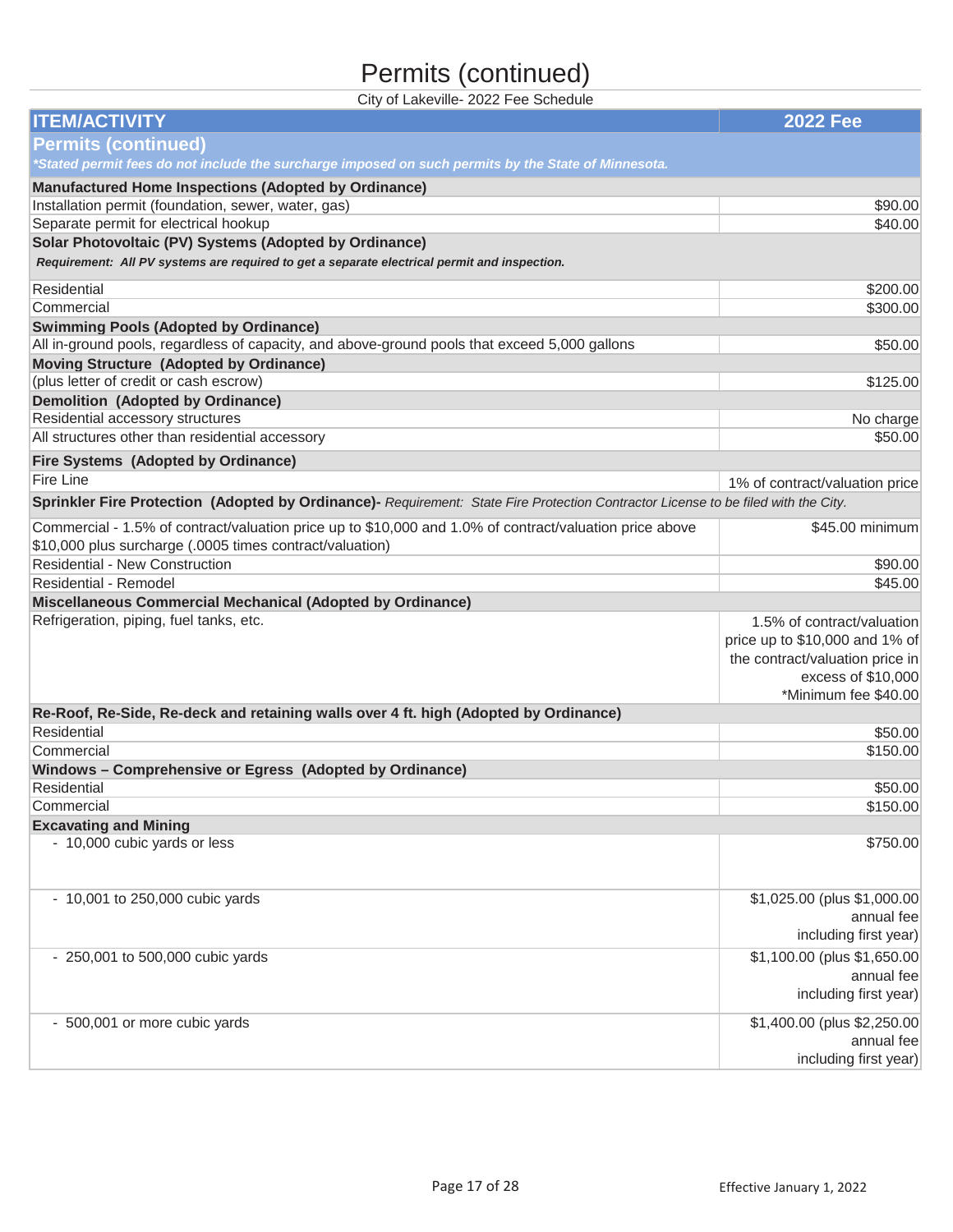## Permits (continued)

| <b>ITEM/ACTIVITY</b>                                                                                                                                                                                                                   | <b>2022 Fee</b>                                                                                                                                |
|----------------------------------------------------------------------------------------------------------------------------------------------------------------------------------------------------------------------------------------|------------------------------------------------------------------------------------------------------------------------------------------------|
| <b>Permits (continued)</b>                                                                                                                                                                                                             |                                                                                                                                                |
| *Stated permit fees do not include the surcharge imposed on such permits by the State of Minnesota.                                                                                                                                    |                                                                                                                                                |
| <b>Right of way management fees</b><br>• Note: Security required pursuant to ordinance 7-15-13.B.2                                                                                                                                     |                                                                                                                                                |
| <b>Excavation Permit Fee</b>                                                                                                                                                                                                           | \$225.00 plus \$0.21 per lineal<br>foot for each excavation foot<br>over 2,640 feet.                                                           |
| <b>Obstruction Permit Fee</b>                                                                                                                                                                                                          | \$55.00                                                                                                                                        |
| <b>Registration Filing Fee</b>                                                                                                                                                                                                         | \$45.00                                                                                                                                        |
| <b>Delay Penalty</b>                                                                                                                                                                                                                   | \$80.00                                                                                                                                        |
| <b>Construction application fees</b>                                                                                                                                                                                                   |                                                                                                                                                |
| Grading Permit Application Fee and escrow                                                                                                                                                                                              | \$150.00 application fee plus<br>\$200 refundable escrow per<br>LOT; OR \$150.00 application<br>fee plus \$3,000 refundable<br>escrow per ACRE |
| Draintile Permit Fee and escrow                                                                                                                                                                                                        | \$75.00 application fee plus<br>\$200 refundable escrow                                                                                        |
| Encroachment Agreement Fee (Services performed by City Personnel will be hourly. Including fees for<br>administration, legal and recording)                                                                                            | \$500.00 fee plus hourly fees<br>for staff time                                                                                                |
| Other permit fees                                                                                                                                                                                                                      |                                                                                                                                                |
| <b>Burning</b>                                                                                                                                                                                                                         | \$35.00 (no charge for<br>recreational fires)                                                                                                  |
| <b>Explosives Permits</b>                                                                                                                                                                                                              | \$50.00                                                                                                                                        |
| Outdoor Fireworks Display (vendor)                                                                                                                                                                                                     | \$100.00                                                                                                                                       |
| Inspections after hours (weekends, Holidays) (Adopted by Ordinance)                                                                                                                                                                    | \$110.00/hr., minimum 1 hour<br>Only if an Inspector is<br>available for requested<br>inspection                                               |
| Investigation Fee (Adopted by Ordinance)- Whenever any work for which a permit is required by Code has<br>been commenced without first obtaining said permit, the investigation fee shall be equal to the amount of<br>the permit fee. |                                                                                                                                                |
| Miscellaneous (re-inspections) Inspections (Adopted by Ordinance)                                                                                                                                                                      | \$55.00/hr., minimum 1 hour                                                                                                                    |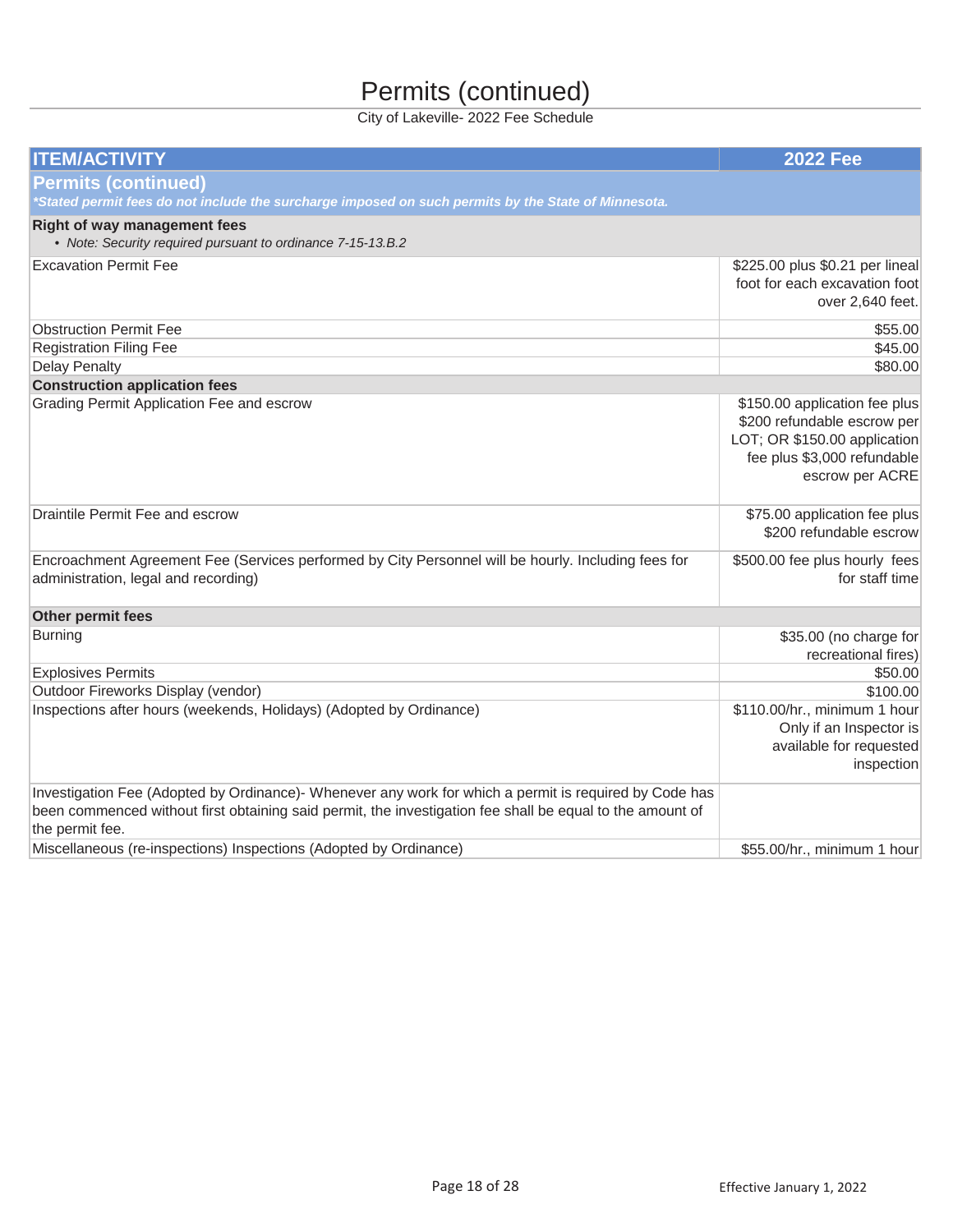# Planning & Zoning

| <b>Planning &amp; Zoning</b><br><b>Publications</b><br>Comprehensive Plan Update<br>* Copy Costs<br>Zoning Ordinance<br>* Copy Costs<br>Subdivision Ordinance<br>* Copy Costs<br>Sign Ordinance<br>* Copy Costs |
|-----------------------------------------------------------------------------------------------------------------------------------------------------------------------------------------------------------------|
|                                                                                                                                                                                                                 |
|                                                                                                                                                                                                                 |
|                                                                                                                                                                                                                 |
|                                                                                                                                                                                                                 |
|                                                                                                                                                                                                                 |
|                                                                                                                                                                                                                 |
| Zoning Map<br>* Map Fee                                                                                                                                                                                         |
| 2020 Land Use Map<br>* Map Fee<br>Publications listed above available in CD format                                                                                                                              |
| No Charge                                                                                                                                                                                                       |
| *See General Government Services section for map fees and copy costs.                                                                                                                                           |
| <b>Platting (Adopted by Ordinance)</b><br>- Sketch Plan Review<br>\$2,000.00 escrow for legal                                                                                                                   |
| notices, planning, engineering                                                                                                                                                                                  |
| and legal services provided by                                                                                                                                                                                  |
| staff and/or consultants.                                                                                                                                                                                       |
|                                                                                                                                                                                                                 |
| \$500.00 per addition. In<br>- Preliminary Plat                                                                                                                                                                 |
| addition to the fee, a                                                                                                                                                                                          |
| \$2,000.00 escrow is to be                                                                                                                                                                                      |
| paid for legal notices,                                                                                                                                                                                         |
| planning, engineering and                                                                                                                                                                                       |
| legal services provided by                                                                                                                                                                                      |
| staff and/or consultants.                                                                                                                                                                                       |
| \$200.00 per addition. In<br>- Final Plat                                                                                                                                                                       |
| addition to the fee, a                                                                                                                                                                                          |
| \$2,000.00 escrow is to be                                                                                                                                                                                      |
| paid for planning, engineering                                                                                                                                                                                  |
| and legal services provided by                                                                                                                                                                                  |
| staff and/or consultants.                                                                                                                                                                                       |
| <b>Planned Unit Development (Adopted by Ordinance)</b>                                                                                                                                                          |
| Planned Unit Development<br>\$500.00 plus \$2,000.00                                                                                                                                                            |
| escrow for legal notices,                                                                                                                                                                                       |
| planning, engineering and                                                                                                                                                                                       |
| legal services provided by                                                                                                                                                                                      |
| staff and/or consultants.                                                                                                                                                                                       |
| <b>PUD Amendment (Adopted by Ordinance)</b>                                                                                                                                                                     |
| <b>PUD Amendment</b><br>\$500.00 plus \$2,000.00                                                                                                                                                                |
| escrow for legal notices,<br>planning, engineering and                                                                                                                                                          |
| legal services provided by                                                                                                                                                                                      |
| staff and/or consultants.                                                                                                                                                                                       |
| Variance (Adopted by Ordinance)                                                                                                                                                                                 |
| 1) Single family<br>\$500.00 (includes legal notice                                                                                                                                                             |
| publications)                                                                                                                                                                                                   |
| 2) All others<br>\$500.00 plus \$1,000.00                                                                                                                                                                       |
| escrow for legal notices,                                                                                                                                                                                       |
| planning, engineering and                                                                                                                                                                                       |
| legal services provided by                                                                                                                                                                                      |
| staff and/or consultants.                                                                                                                                                                                       |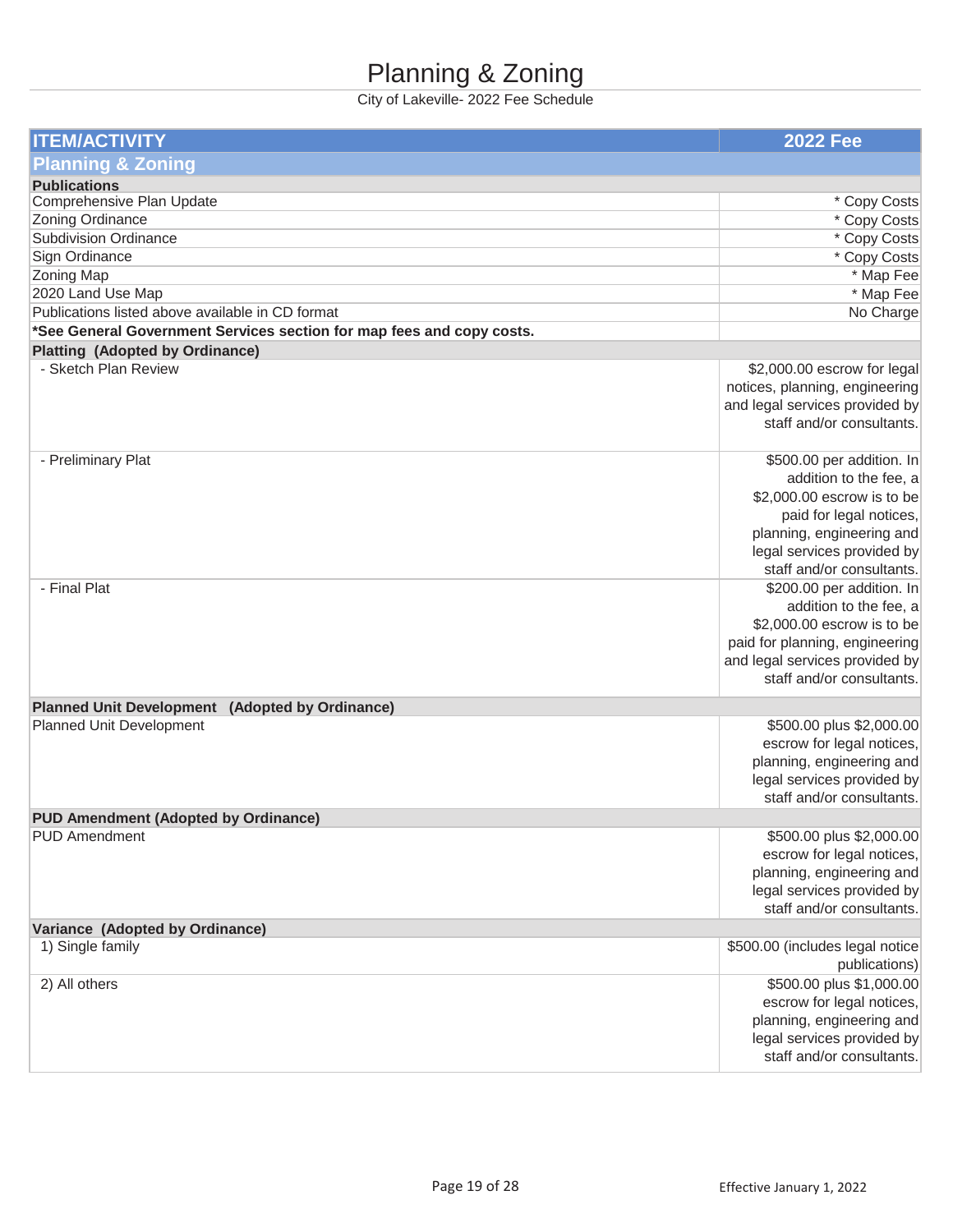| <b>ITEM/ACTIVITY</b>                                                                                                                                                   | <b>2022 Fee</b>                 |
|------------------------------------------------------------------------------------------------------------------------------------------------------------------------|---------------------------------|
| <b>Planning &amp; Zoning (continued)</b>                                                                                                                               |                                 |
| <b>Conditional Use Permit/CUP Amendment (Adopted by Ordinance)</b>                                                                                                     |                                 |
| 1) Single family                                                                                                                                                       | \$500.00                        |
| 2) All others                                                                                                                                                          | \$500.00 plus \$1,000.00        |
|                                                                                                                                                                        | escrow for legal notices,       |
|                                                                                                                                                                        | planning, engineering and       |
|                                                                                                                                                                        | legal services provided by      |
|                                                                                                                                                                        | staff and/or consultants.       |
| Conditional Use Permit, Interim Use Permit and Variance Extension (Adopted by Ordinance)                                                                               |                                 |
| - 1st Extension                                                                                                                                                        | \$50.00                         |
| - Additional Extensions                                                                                                                                                | \$250.00                        |
| Interim Use Permit / IUP Amendment (Adopted by Ordinance)                                                                                                              |                                 |
|                                                                                                                                                                        |                                 |
| 1) Single family                                                                                                                                                       | \$500.00 (includes legal notice |
|                                                                                                                                                                        | publications)                   |
| 2) All others                                                                                                                                                          | \$500 plus \$1,000.00 escrow    |
|                                                                                                                                                                        | for legal notices, planning,    |
|                                                                                                                                                                        | engineering and legal services  |
|                                                                                                                                                                        | provided by staff and/or        |
|                                                                                                                                                                        | consultants.                    |
| Other planning and zoning fees                                                                                                                                         |                                 |
|                                                                                                                                                                        |                                 |
| . The escrow fee included with certain items below is for purposes of legal notices, planning, engineering and legal services provided by staff<br>and/or consultants. |                                 |
|                                                                                                                                                                        |                                 |
| Home Occupation Permit (Adopted by Ordinance)                                                                                                                          | \$100.00                        |
| Rezoning (Adopted by Ordinance)                                                                                                                                        | \$500.00 plus \$1,000.00        |
|                                                                                                                                                                        | escrow                          |
|                                                                                                                                                                        |                                 |
| Administrative Subdivision (Adopted by Ordinance)                                                                                                                      | \$500.00 plus all applicable    |
|                                                                                                                                                                        | dedication requirements and     |
|                                                                                                                                                                        | \$1,000.00 escrow               |
| Street and Easement Vacations (Adopted by Ordinance)                                                                                                                   | \$200.00 plus \$1,000.00        |
|                                                                                                                                                                        | escrow                          |
| Zoning Ordinance Text Amendment (Adopted by Ordinance)                                                                                                                 | \$500.00 plus \$2,000.00        |
|                                                                                                                                                                        | escrow                          |
| Lot Release (Adopted by Ordinance)                                                                                                                                     | \$500.00 escrow                 |
| Parking Deferment (Adopted by Ordinance)                                                                                                                               | \$100.00 plus \$1,000.00        |
|                                                                                                                                                                        | escrow                          |
| Comprehensive Plan Amendment (Adopted by Ordinance)                                                                                                                    | \$500.00 plus \$2,000.00        |
|                                                                                                                                                                        | escrow                          |
|                                                                                                                                                                        |                                 |
| Site Plan (Adopted by Ordinance)                                                                                                                                       | \$100.00 plus \$1,000.00        |
|                                                                                                                                                                        | escrow                          |
| Administrative Permit (Ordinance 11-8-3)                                                                                                                               | \$100.00                        |
| <b>Zoning Letter</b>                                                                                                                                                   | \$100.00                        |
| Cost Recovery Fee (Code Enforcement Activities)(Adopted by Ordinance)                                                                                                  | \$100 per re-inspection         |
| Notice of Appeal                                                                                                                                                       | \$500.00 escrow                 |
| <b>Zoning Permit (Adopted by Ordinance)</b>                                                                                                                            |                                 |
| All zoning permits                                                                                                                                                     | \$30.00                         |
| <b>Signs (Adopted by Ordinance)</b>                                                                                                                                    |                                 |
| Permanent installation                                                                                                                                                 | \$75.00                         |
| Temporary installation (50 days only)                                                                                                                                  | \$50.00                         |
| <b>Staff Services (planning and zoning)</b>                                                                                                                            |                                 |
| Associate Planner                                                                                                                                                      | \$127.00/hour                   |
| <b>Planning Director</b>                                                                                                                                               | \$202.00/hour                   |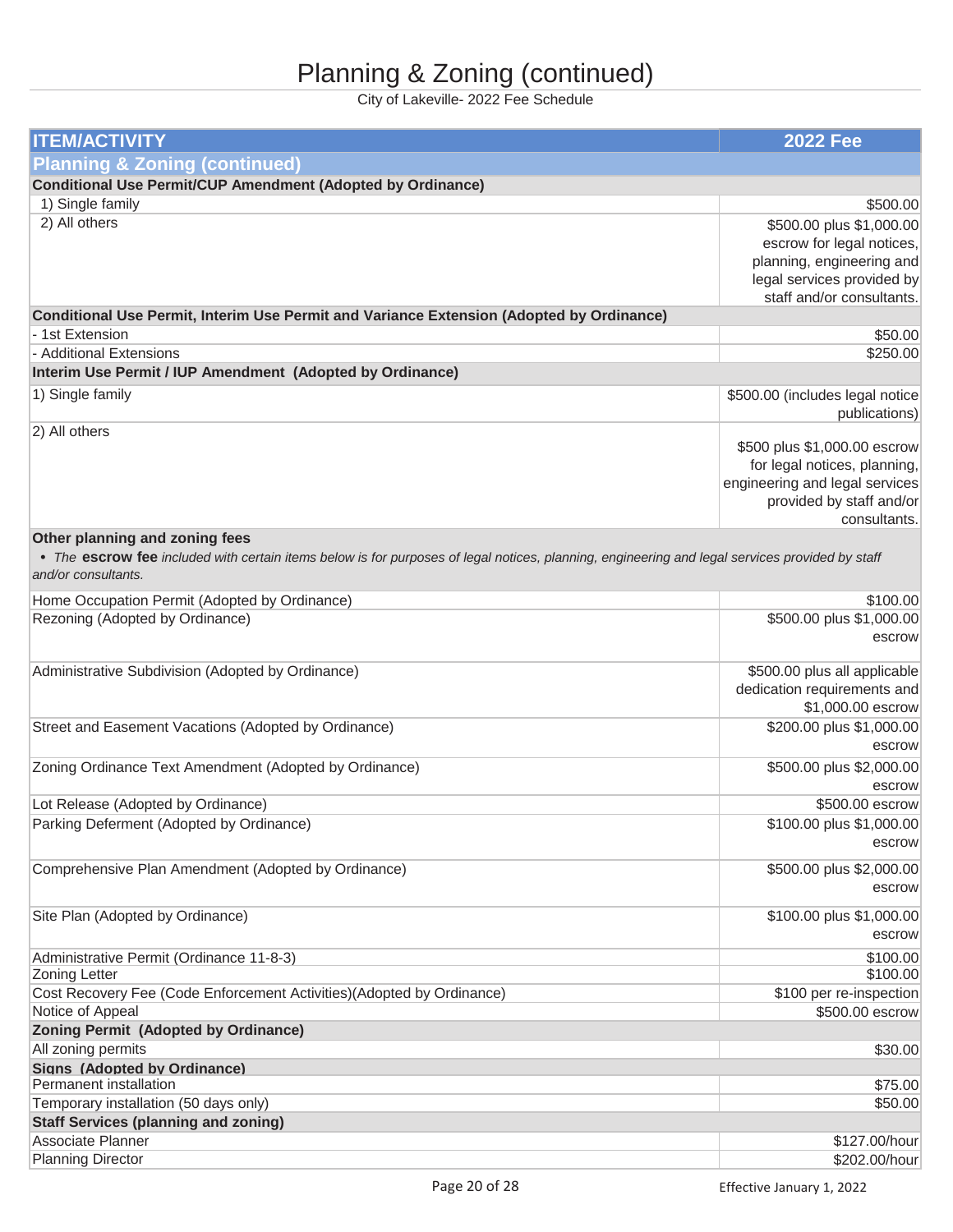# Public Safety Charges

| <b>ITEM/ACTIVITY</b>                                                                                                | <b>2022 Fee</b>       |
|---------------------------------------------------------------------------------------------------------------------|-----------------------|
| <b>Public Safety</b>                                                                                                |                       |
| <b>Animal Fees/Licenses</b>                                                                                         |                       |
| Animal pickup fee                                                                                                   | \$25.00               |
| Boarding fee                                                                                                        | \$25.00/day           |
| Dangerous dog                                                                                                       | \$100.00              |
| <b>Alarm System</b>                                                                                                 |                       |
| 1st call (per year)                                                                                                 | No charge             |
| 2nd call                                                                                                            | \$35.00               |
| 3rd call                                                                                                            | \$35.00               |
| 4th call                                                                                                            | \$50.00               |
| 5th call                                                                                                            | \$100.00              |
| Over 5 calls                                                                                                        | \$150.00/call         |
| FEMA Emergency Incident Charges (1 hour minimum, excludes personnel cost)                                           |                       |
| <b>Aerial Truck</b>                                                                                                 | \$178.00/hr           |
| Engine Company & Rescue Squad                                                                                       | \$140.00/hr           |
| <b>Tanker Truck</b>                                                                                                 | \$120.00/hr           |
| Grass rigs                                                                                                          | \$126.50/hr.          |
| Officer, Vehicle & Utility Truck                                                                                    | \$20.00/hr.           |
| <b>Response fees/fire</b>                                                                                           |                       |
| Gas line encroachment (vehicle charge only; staff costs to be separately added)                                     | \$140.00/hr           |
| Extinguish illegal burning (includes recreational fire)- vehicle charge only; staff costs to be separately<br>added | \$140.00/hr           |
| Hazardous materials incidents (actual cost/time as listed above)                                                    |                       |
| Fire department contract services                                                                                   | \$48.00/hr/person     |
| SCBA / Airpack Filling Fee                                                                                          | \$50.00               |
| <b>Investigation Fees</b>                                                                                           |                       |
| Intoxicating liquor, special club, consumption and display, cocktail room, brewpub and taproom, 3.2 malt            | \$700.00              |
| liquor                                                                                                              |                       |
| Massage therapist                                                                                                   | \$150.00              |
| Massage center                                                                                                      | \$150.00              |
| Pawn brokers & precious metal dealers                                                                               | \$500.00/listed owner |
| Sexually oriented business                                                                                          | \$500.00              |
| Tobacco                                                                                                             | \$150.00              |
|                                                                                                                     |                       |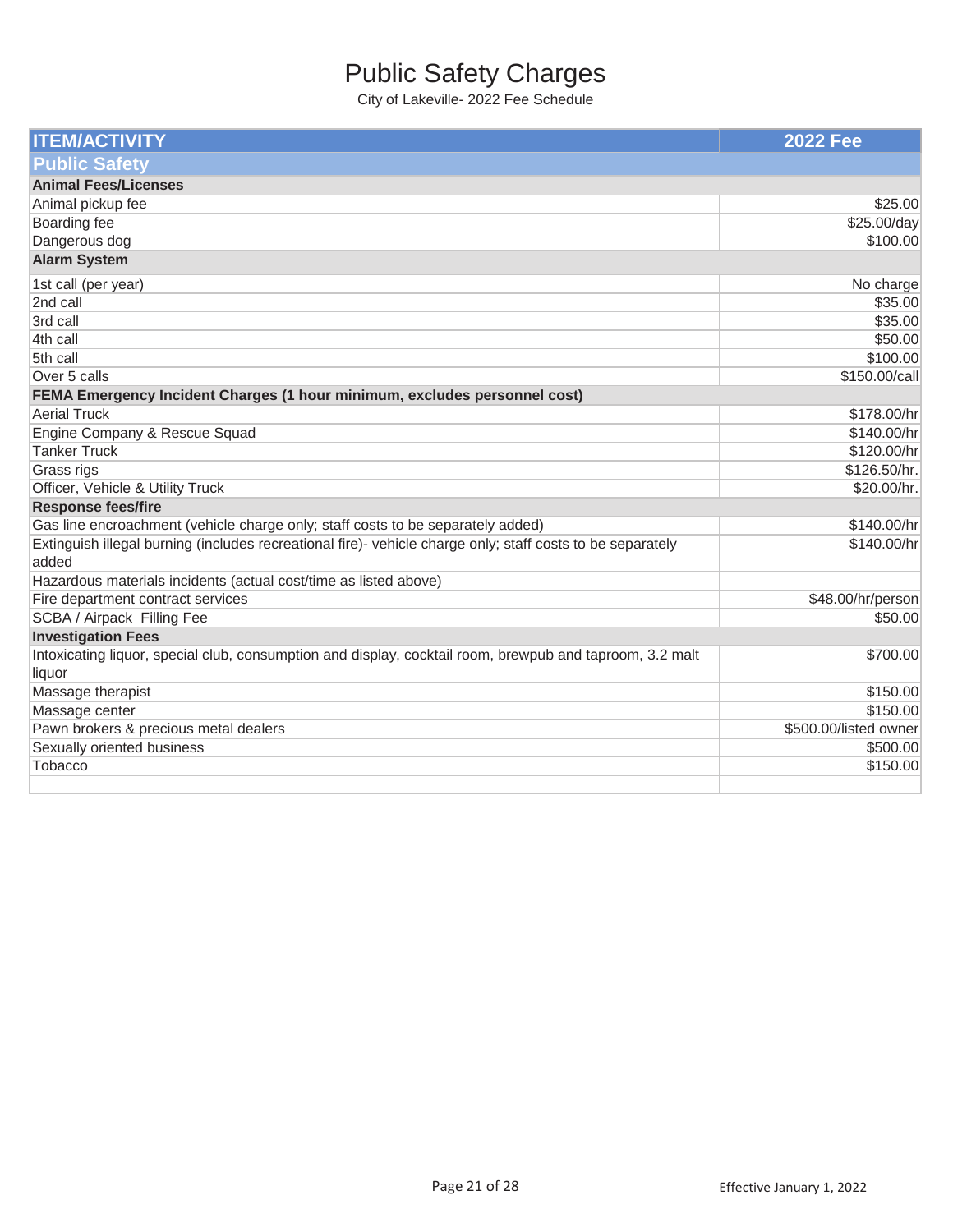# Public Safety Charges (continued)

| <b>ITEM/ACTIVITY</b>                                 | <b>2022 Fee</b>          |
|------------------------------------------------------|--------------------------|
| <b>Public Safety (continued)</b>                     |                          |
| Other public safety charges                          |                          |
| Accident photo                                       | No charge                |
| Digital photos or audio recording (digital-CD)       | No charge                |
| <b>DVD</b>                                           | No charge                |
| Police report/animal license listings                | ** Copy Costs            |
| Fire incident report                                 | ** Copy Costs            |
| Police accident report                               | ** Copy Costs            |
| Letters of clear record                              | ** Copy Costs            |
| <b>Police Summary Reports</b>                        | ** Copy Costs            |
| Records Check - daycare                              | No Charge                |
| <b>Archive Retrieval</b>                             | No Charge                |
| Cash deposit escort service                          | \$25.00                  |
| Fingerprinting (resident)                            | \$10.00                  |
| Fingerprinting (non-resident)                        | \$35.00                  |
| <b>Police Officers</b>                               | \$107.00/hr.             |
| <b>Reserve Officers</b>                              | \$25.00/hr.              |
| <b>Community Service Officers</b>                    | \$52.00/hr.              |
| <b>Fire Chief</b>                                    | \$201.00/hr              |
| <b>Assistant Fire Chief</b>                          | \$159.00/hr              |
| <b>Fire District Chief</b>                           | \$48.00/hr.              |
| Towing administration                                | \$35.00/vehicle/incident |
| Car Seat Installation                                |                          |
| 1) Residents                                         | No Charge                |
| 2) Non-residents                                     | \$35.00                  |
| Police Administered court order alcohol breath tests |                          |
| 1) Residents                                         | No Charge                |
| 2) Non-residents                                     | \$50.00                  |
| Vehicle impound administrative fee                   | \$225.00/vehicle         |
| Fire inspection services (provided to other cities)  |                          |
| Regular time                                         | \$91.00/hour             |
| Overtime                                             | \$114.00/hour            |
|                                                      |                          |
|                                                      |                          |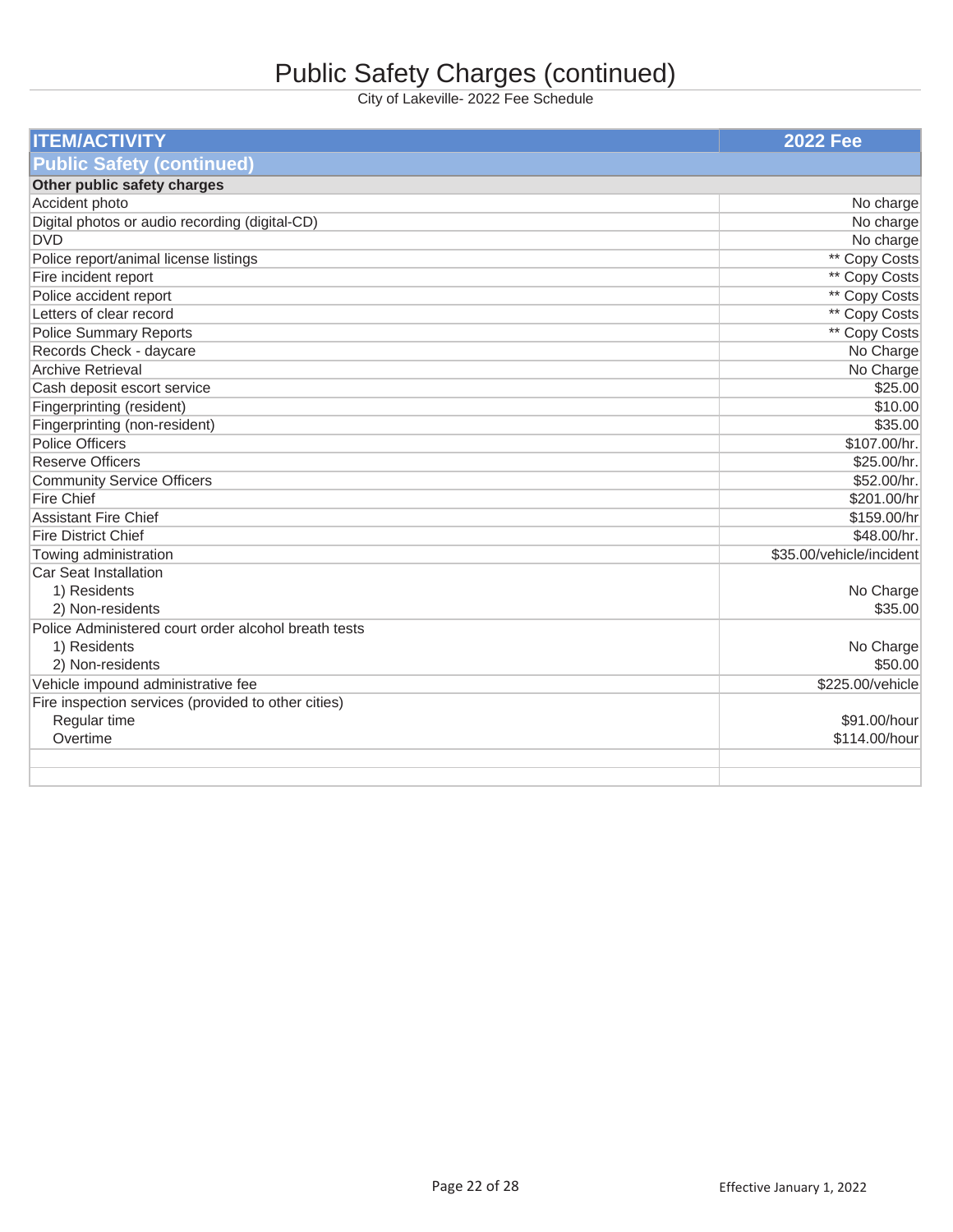# Public Works Charges

| City Of Langville- 2022 I Ge Ochedule                                                                                                    |                 |
|------------------------------------------------------------------------------------------------------------------------------------------|-----------------|
| <b>ITEM/ACTIVITY</b>                                                                                                                     | <b>2022 Fee</b> |
| <b>Public Works</b>                                                                                                                      |                 |
| Streets and Parks staff services (per hour) (Hourly fees are typically charged in cases where FEMA is involved, or if City staff assists |                 |
| another community/agency in an emergency situation). Fees may be billed based on the titles below or any changes to the position titles  |                 |
| during the year.                                                                                                                         |                 |
| Part-time seasonal                                                                                                                       | \$39.00         |
| Service Tech                                                                                                                             | \$89.00         |
| Maintenance II                                                                                                                           | \$89.00         |
| <b>Lead Maintenance</b>                                                                                                                  | \$100.00        |
| <b>Lead Service Tech</b>                                                                                                                 | \$100.00        |
| Fleet, Streets, Parks Supervisor                                                                                                         | \$127.00        |
| Superintendent                                                                                                                           | \$151.00        |
| Administration                                                                                                                           | \$84.00         |
| *See Engineering section for Construction Services staff rates.                                                                          |                 |
| Utilities staff services (per hour) (Hourly fees are typically charged in cases where FEMA is involved, if City staff assists another    |                 |
| community/agency in an emergency situation, or for water disconnection/reconnection or other service call). Fees may be billed based on  |                 |
| the titles below or any changes to the position titles during the year.                                                                  |                 |
| Part-time seasonal                                                                                                                       | \$39.00         |
| Maintenance II                                                                                                                           | \$89.00         |
| <b>Lead Maintenance</b>                                                                                                                  | \$100.00        |
| Supervisor                                                                                                                               | \$127.00        |
| Superintendent                                                                                                                           | \$160.00        |
| Administration                                                                                                                           | \$84.00         |
|                                                                                                                                          |                 |
| Equipment Use Fees (per hour) (Hourly fees are typically charged in cases where FEMA is involved, or if City staff assists another       |                 |
| community/agency in an emergency situation).                                                                                             |                 |
| Loader                                                                                                                                   | \$45.00         |
| <b>Motor Grader</b>                                                                                                                      | \$80.00         |
| Dump Truck Tandem                                                                                                                        | \$61.00         |
| Dump Truck Tandem w/Plow Equipment                                                                                                       | \$77.00         |
| Dump Truck Single Axle                                                                                                                   | \$48.00         |
| Dump Truck Single Axle w/Plow Equipment                                                                                                  | \$67.00         |
| Mini Dump 1-Ton                                                                                                                          | \$29.00         |
| Mini Dump 1-Ton w/Snow Plow                                                                                                              | \$39.00         |
| Pick-Up                                                                                                                                  | \$25.00         |
| Pick-Up w/Snow Plow                                                                                                                      | \$35.00         |
| Truck w/ Bucket                                                                                                                          | \$35.00         |
| Sign Truck/Crane                                                                                                                         | \$35.00         |
| <b>Walk Behind Striper</b>                                                                                                               | \$6.00          |
| <b>Asphalt Roller</b>                                                                                                                    | \$47.00         |
| <b>Bituminous Hot Box Patch Truck</b>                                                                                                    | \$67.00         |
| Skid Steer with attachments                                                                                                              | \$37.00         |
| <b>Trailers</b>                                                                                                                          | \$10.00         |
| Sidewalk Maintainer with Attachments                                                                                                     | \$39.00         |
| Air Compressor                                                                                                                           | \$18.00         |
| <b>Street Sweeper</b>                                                                                                                    | \$55.00         |
| <b>Tanker Truck</b>                                                                                                                      | \$44.00         |
| <b>Ditch Mower</b>                                                                                                                       | \$50.00         |
| <b>Tree Chipper</b>                                                                                                                      | \$50.00         |
| Fork Lift                                                                                                                                | \$18.00         |
| <b>Tractor Backhoe</b>                                                                                                                   | \$26.00         |
| Mini Excavator                                                                                                                           | \$24.00         |
| <b>Velocity Patch Truck</b>                                                                                                              | \$67.00         |
| Hydro-Vactor (includes vactor operator and helper, minimum of 3 hours)                                                                   | \$250.00        |
| Sewer Camera Truck (includes operator)                                                                                                   | \$200.00        |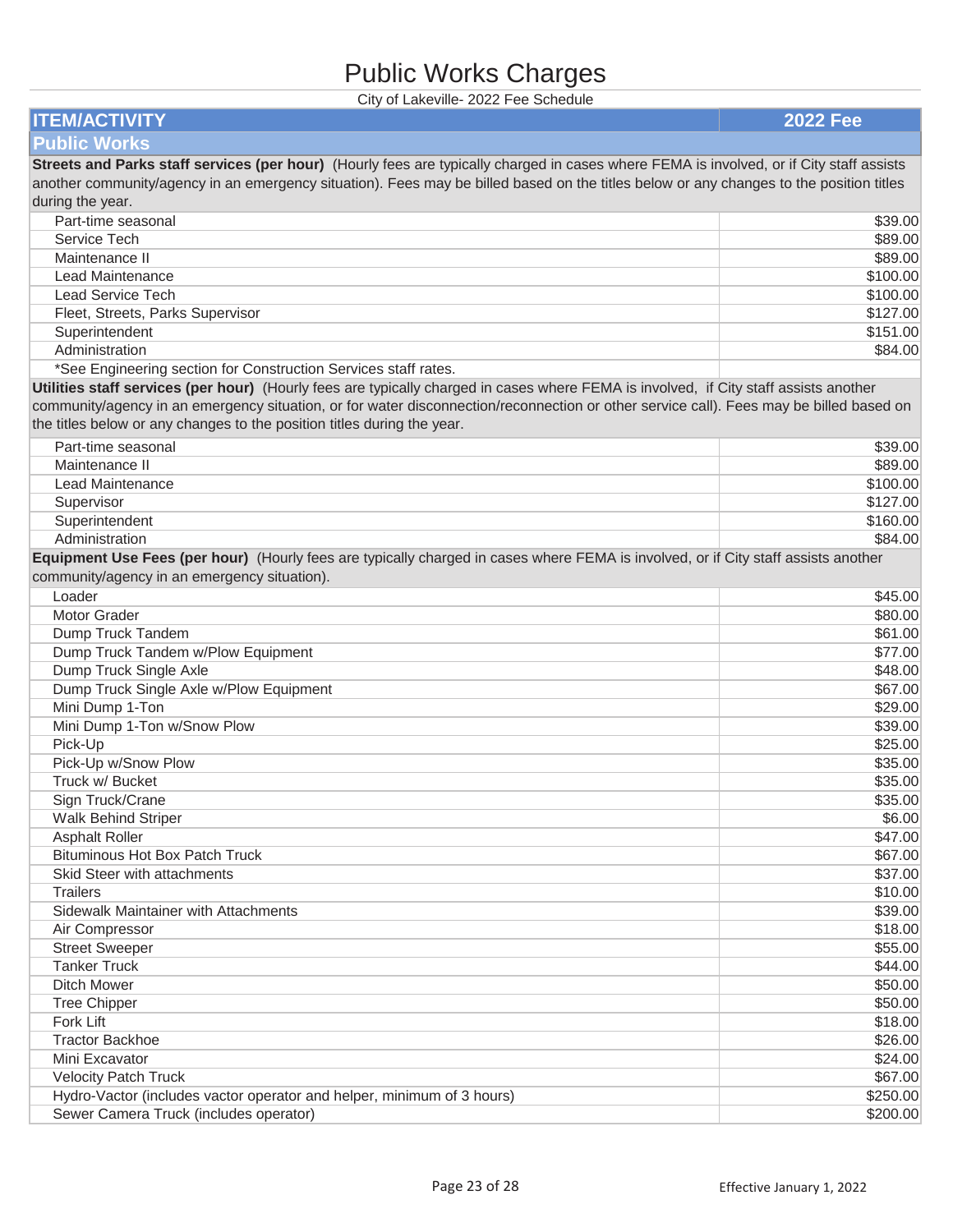# Public Works Charges (continued)

| <b>ITEM/ACTIVITY</b>                                                                                                                                                 | <b>2022 Fee</b>                  |
|----------------------------------------------------------------------------------------------------------------------------------------------------------------------|----------------------------------|
| <b>Public Works (continued)</b>                                                                                                                                      |                                  |
| Other public works fees                                                                                                                                              |                                  |
| Hydrant meter deposit- 3" meter (available for rental on City capital improvement projects only).                                                                    | \$2,000.00                       |
| Hydrant meter rental- 3" meter (available for rental on City capital improvement projects only).                                                                     | \$10.00/calendar day; \$50       |
| (Other size meters no longer available to rent).                                                                                                                     | minimum/agreement                |
| Water meters- sales of all water meters must include radio read technology as determined by the City                                                                 | Cost plus 15%                    |
| Pressure reducing valves sales                                                                                                                                       | Cost plus 15%                    |
| Valve replacement (fee includes cost of the valve and staff time to replace the valve; typically<br>completed only as needed at the time of water meter replacement) | \$47.00 per valve replacement    |
| Water meter credits                                                                                                                                                  | A credit (equal to the original  |
|                                                                                                                                                                      | price paid) will be issued for a |
|                                                                                                                                                                      | 5/8" water meter less than       |
|                                                                                                                                                                      | three (3) years old that is      |
|                                                                                                                                                                      | exchanged for a larger water     |
|                                                                                                                                                                      | meter.                           |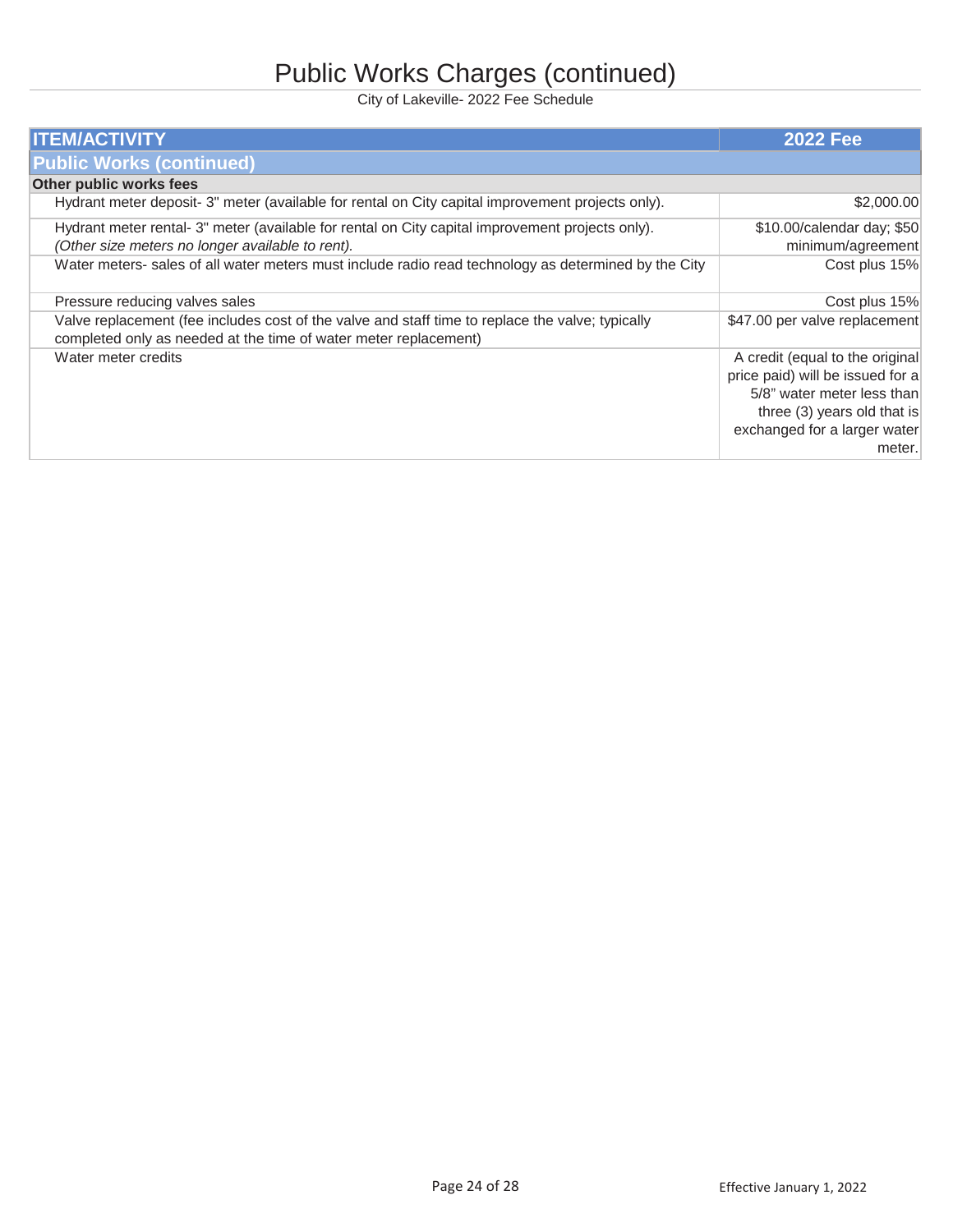## Utility Fees & Charges

| <b>ITEM/ACTIVITY</b>                                                                                                                      | <b>2022 Fee</b>                    |
|-------------------------------------------------------------------------------------------------------------------------------------------|------------------------------------|
| <b>SEWER USAGE RATES- Quarterly Charges</b>                                                                                               |                                    |
| <b>Residential, Apartments and Manufactured Homes</b>                                                                                     |                                    |
| (Apartment & Manufactured Homes Base charge and consumption limits are multiplied by the # of units at the time the meter is read)        |                                    |
| Base Charge- per dwelling unit, per quarter                                                                                               | \$10.58                            |
| Usage Charge                                                                                                                              | \$5.24/1000 Gal                    |
| • Based on actual consumption during the first quarter of the year, or actual water consumption during the billing                        |                                    |
| period, whichever is less<br>• When an account is newly established, the maximum sewer usage charge shall be set at 18,000 gallons. Sewer |                                    |
| for the remainder of the year will be set at this figure or actual usage, whichever is less.                                              |                                    |
| • Residential customers shall be billed for a minimum of 5,000 gallons per quarter.                                                       |                                    |
| • For apartments and manufactured homes served by a single meter, the usage charge is determined by dividing the                          |                                    |
| total gallons of water by the # of units.                                                                                                 |                                    |
|                                                                                                                                           |                                    |
| Flat rate- per dwelling unit, per quarter shall be charged to those residential customers who do not have                                 | \$104.90                           |
| metered water.                                                                                                                            |                                    |
| <b>Commercial, Industrial and Institutional</b>                                                                                           |                                    |
| Base Charge- per account, per quarter                                                                                                     | \$10.58                            |
| Usage Charge                                                                                                                              | \$5.24/1000 Gal                    |
| • Based on actual consumption during the first quarter of the year, or actual water consumption during the billing                        |                                    |
| period, whichever is less<br>• When an account is newly established, the maximum sewer usage charge shall be set at 18,000 gallons. Sewer |                                    |
| for the remainder of the year will be set at this figure or actual usage, whichever is less.                                              |                                    |
| · Industrial, Institutional, and Commercial customers shall be billed for a minimum of 5,000 gallons per quarter.                         |                                    |
|                                                                                                                                           |                                    |
| <b>WATER USAGE RATES- Quarterly Charges</b>                                                                                               |                                    |
| <b>Residential, Apartments and Manufactured Homes</b>                                                                                     |                                    |
| Base Charge- per dwelling unit, per quarter                                                                                               | \$10.00                            |
| <b>Usage Charge</b>                                                                                                                       |                                    |
| • Based on actual metered gallons consumed each quarter                                                                                   |                                    |
| Tier 1- up to 30,000 gallons per quarter<br>Tier 2- over 30,000 gallons up to 49,000 gallons per quarter (additional 19,000 gallons max)  | \$1.96/1000 Gal<br>\$3.29/1000 Gal |
| Tier 3- over 49,000 gallons per quarter                                                                                                   | \$5.81/1000 Gal                    |
| Irrigation sprinkler meters                                                                                                               | \$5.81/1000 Gal                    |
| <b>Commercial, Industrial and Institutional</b>                                                                                           |                                    |
| Base Charge- per account, per quarter                                                                                                     | \$10.00                            |
| Usage Charge                                                                                                                              |                                    |
| • Based on actual metered gallons consumed each quarter                                                                                   |                                    |
| Tier 1- up to 30,000 gallons per quarter                                                                                                  | \$1.96/1000 Gal                    |
| Tier 2- over 30,000 gallons per quarter                                                                                                   | \$3.29/1000 Gal                    |
| Irrigation sprinkler meters                                                                                                               | \$5.81/1000 Gal                    |
| <b>Bulk Water Accounts</b><br>Account fee set up charge                                                                                   | \$10.00/account                    |
| Usage Charge                                                                                                                              | \$6.00/1000 Gal                    |
|                                                                                                                                           |                                    |
| For those accounts whereby an accurate reading cannot be determined due to a faulty meter; water                                          |                                    |
| consumption shall be established to be 18,000 gallons per quarter per dwelling unit.                                                      |                                    |
|                                                                                                                                           |                                    |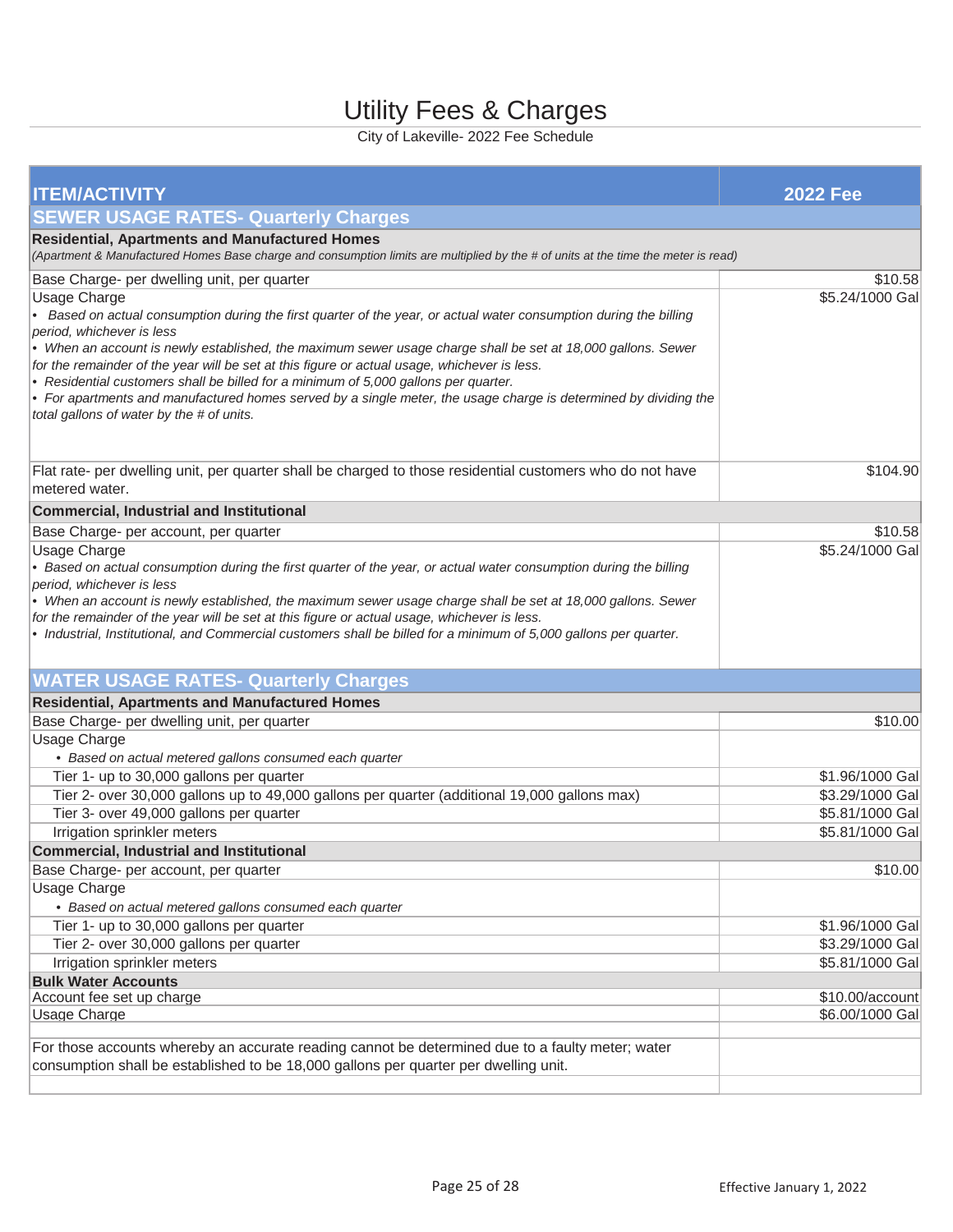# Utility Fees & Charges (continued)

| <b>ITEM/ACTIVITY</b>                                                                                                        | <b>2022 Fee</b>               |
|-----------------------------------------------------------------------------------------------------------------------------|-------------------------------|
| OTHER UTILITY FEES                                                                                                          |                               |
| Out of Cycle Meter Read (during normal business hours only)                                                                 |                               |
| First and second out of cycle meter read                                                                                    | no charge                     |
| Third and subsequent out of cycle meter reads                                                                               | \$63.00/visit                 |
| Special meter read for tenant/owner changes                                                                                 | \$63.00/visit                 |
| Testing of Water Meters (only if meter tests correct, in accordance with Ordinance 7-5-4-6)                                 |                               |
| 5/8" to 1"                                                                                                                  | \$61.00                       |
| 1 1/4" to 2"                                                                                                                | \$85.00                       |
| All other sizes+A1017                                                                                                       | contract cost (Minneapolis)   |
|                                                                                                                             | plus 10%                      |
| Surcharge for water service violation of Ordinance 7-5-12 (penalties)                                                       |                               |
| <b>First violation</b>                                                                                                      | Warning                       |
| Second violation in same calendar year                                                                                      | \$50.00                       |
| Third violation in same calendar year                                                                                       | \$100.00                      |
| Fourth violation in same calendar year                                                                                      | \$150.00                      |
| Fifth and subsequent violations in same calendar year                                                                       | \$200.00                      |
| Water Disconnection, Reconnection or other Service Call                                                                     |                               |
| During normal business hours                                                                                                | \$63.00/visit                 |
| After normal business hours                                                                                                 | \$137.00/visit                |
| <b>Other</b>                                                                                                                |                               |
| MN State water supply service connection fee (state testing fee)                                                            | \$2.43/quarter/connection     |
| Replace meter frost bottom                                                                                                  | \$40.00                       |
| Mini Manhole Cover                                                                                                          | Actual cost of mini manhole   |
| *Includes cost of mini manhole plus an additional 15% for staff administrative processing time.                             | $cover + 15%$                 |
| Mini Manhole Cover plus installation                                                                                        | Actual cost of mini manhole   |
| *Includes cost of mini manhole plus an additional 15% for staff administrative processing time, and staff                   | cover + 15%; plus \$256 for   |
| time to install (including staff use of City patch truck).                                                                  | installation                  |
| Meter access surcharge                                                                                                      | \$75.00/month                 |
| Late payment penalty charge- per month                                                                                      | Greater of 1.5% or \$1.00     |
| Annual certification administration charge                                                                                  | \$35.00 plus 18% interest per |
|                                                                                                                             | year                          |
| Utility Bill Refunds (for customers no longer requiring utility services at a particular property):                         |                               |
| .No refunds issued for balances under \$10.00                                                                               |                               |
| •Balances greater than or equal to \$10.00 will be applied to the resident's active account (if they remain in              |                               |
| Lakeville), or refunded via check (for customers with no remaining active account).                                         |                               |
| Senior Citizen discount (applies to heads of households over 65 years of age or living on social security or pension income |                               |
| Effective January 1, 2021, additional enrollment to the senior discount program will NOT be allowed.                        |                               |
| Homesteaded residential properties enrolled on or before December 31, 2020 will continue to receive a                       |                               |
| discount at this time. If the enrolled property transfers/changes ownership, the property and the customer                  |                               |
| will no longer be eligible for the senior discount program. The Senior discount program will be ending                      |                               |
| effective January 1, 2023, and all customers will be moved to normal utility rates (with no discounts) at that              |                               |
| time.                                                                                                                       |                               |
|                                                                                                                             |                               |
| If enrolled on or before Dec 7, 1998: 30% discount on water and sanitary sewer services to homesteaded                      |                               |
| residential properties as described above. Also exempt from street light charges.                                           |                               |
| If enrolled after Dec 7, 1998: 30% discount on water, street light and sanitary sewer services to                           |                               |
| homesteaded residential properties as described above, subject to a maximum discount based on ten                           |                               |
| thousand gallons of usage. Households must be utilizing city water/sewer services in order to receive the                   |                               |
| discount. No discount is provided on the environmental resources fees.                                                      |                               |
|                                                                                                                             |                               |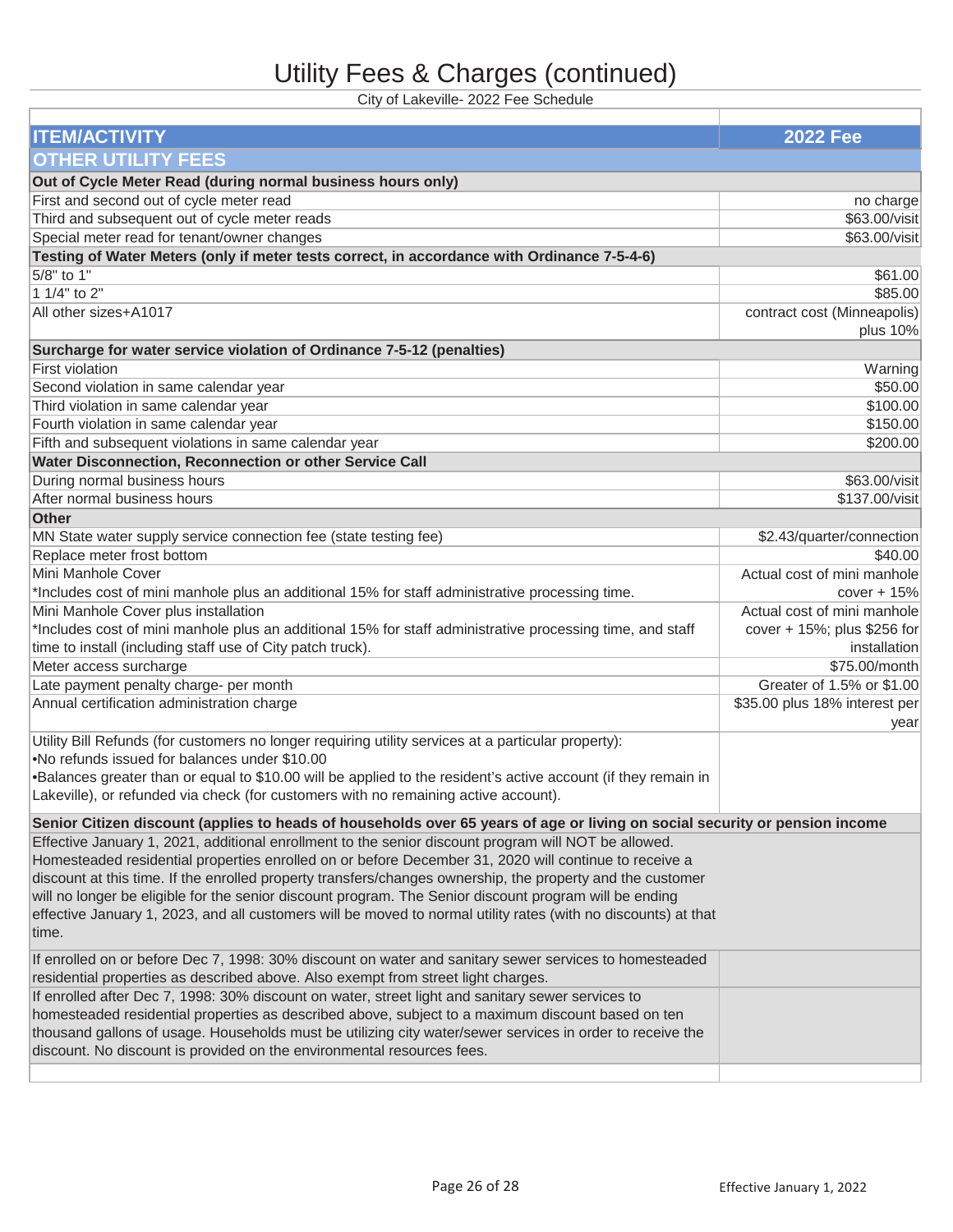# Utility Fees & Charges (continued)

| <b>ITEM/ACTIVITY</b>                                                                                                                                                                                                                                                                                                                                                                                                                                                                                                                                                                                                                                                                                                    | <b>2022 Fee</b>                      |  |
|-------------------------------------------------------------------------------------------------------------------------------------------------------------------------------------------------------------------------------------------------------------------------------------------------------------------------------------------------------------------------------------------------------------------------------------------------------------------------------------------------------------------------------------------------------------------------------------------------------------------------------------------------------------------------------------------------------------------------|--------------------------------------|--|
| <b>STREET LIGHTS</b>                                                                                                                                                                                                                                                                                                                                                                                                                                                                                                                                                                                                                                                                                                    |                                      |  |
| Utility accounts served by water and/or sanitary sewer                                                                                                                                                                                                                                                                                                                                                                                                                                                                                                                                                                                                                                                                  |                                      |  |
| Residential and multiple family units                                                                                                                                                                                                                                                                                                                                                                                                                                                                                                                                                                                                                                                                                   | \$10.12/dwelling unit/quarter        |  |
| Commercial, Industrial and Institutional                                                                                                                                                                                                                                                                                                                                                                                                                                                                                                                                                                                                                                                                                | \$0.2832/front foot/quarter          |  |
| New subdivisions, as part of development contract                                                                                                                                                                                                                                                                                                                                                                                                                                                                                                                                                                                                                                                                       | \$40.48/residential dwelling<br>unit |  |
| Utility accounts NOT served by water and/or sanitary sewer shall be billed annually                                                                                                                                                                                                                                                                                                                                                                                                                                                                                                                                                                                                                                     |                                      |  |
| Residential and multiple family units                                                                                                                                                                                                                                                                                                                                                                                                                                                                                                                                                                                                                                                                                   | \$40.48/dwelling unit                |  |
| Manufactured homes and Manufactured Home Parks                                                                                                                                                                                                                                                                                                                                                                                                                                                                                                                                                                                                                                                                          | No charge                            |  |
|                                                                                                                                                                                                                                                                                                                                                                                                                                                                                                                                                                                                                                                                                                                         |                                      |  |
| <b>ENVIRONMENTAL RESOURCES FEE</b>                                                                                                                                                                                                                                                                                                                                                                                                                                                                                                                                                                                                                                                                                      |                                      |  |
| Utility accounts served by water and/or sanitary sewer                                                                                                                                                                                                                                                                                                                                                                                                                                                                                                                                                                                                                                                                  |                                      |  |
| -Single family (residential equivalent utility factor) Environmental Resources Fee                                                                                                                                                                                                                                                                                                                                                                                                                                                                                                                                                                                                                                      | \$17.88/dwelling unit/quarter        |  |
| Utility accounts NOT served by water and/or sanitary sewer                                                                                                                                                                                                                                                                                                                                                                                                                                                                                                                                                                                                                                                              |                                      |  |
| Utility accounts not served by water and/or sanitary sewer shall be billed annually.                                                                                                                                                                                                                                                                                                                                                                                                                                                                                                                                                                                                                                    |                                      |  |
| -Residential equivalent utility factor Environmental Resources Fee                                                                                                                                                                                                                                                                                                                                                                                                                                                                                                                                                                                                                                                      | \$71.52/dwelling unit/year           |  |
| <b>Other</b>                                                                                                                                                                                                                                                                                                                                                                                                                                                                                                                                                                                                                                                                                                            |                                      |  |
| New subdivisions, as part of development contracts; one-time fee                                                                                                                                                                                                                                                                                                                                                                                                                                                                                                                                                                                                                                                        | \$71.52/dwelling unit                |  |
| <b>Environmental Resources Fee Calculation:</b><br>The Environmental Resources fee for each tax parcel classified 1 & 2 is the single-family residential fee. The fee for classifications 3, 4, 5<br>& 6 is the single-family residential fee multiplied by the utility factor. The fee for classifications 7, 8, 9 & 10 is calculated as follows: fee for<br>single-family residential multiplied by the utility factor multiplied by the acreage of the parcel. For tax parcels classified 7, 8, 9 & 10 with<br>less than 42% impervious surface the fee shall be adjusted by multiplying the fee by the percentage of impervious surface and then<br>dividing by 42%. See classifications and utility factors below. |                                      |  |
| Classification and (Utility Factor)<br>1 - Single Family Residential (1.00)<br>2 - Agricultural with a homestead (1.00)<br>3- Duplex (0.50)<br>4 - Manufactured Homes (0.25)<br>5 - Townhomes (0.25)<br>6 - Apartments (0.25)<br>7 - Commercial/Industrial (4.20)<br>8 - Church, School, Institutions (4.20)<br>9 - Golf Courses (4.20)<br>10 - Parking Lots as a principal use (4.20)                                                                                                                                                                                                                                                                                                                                  |                                      |  |